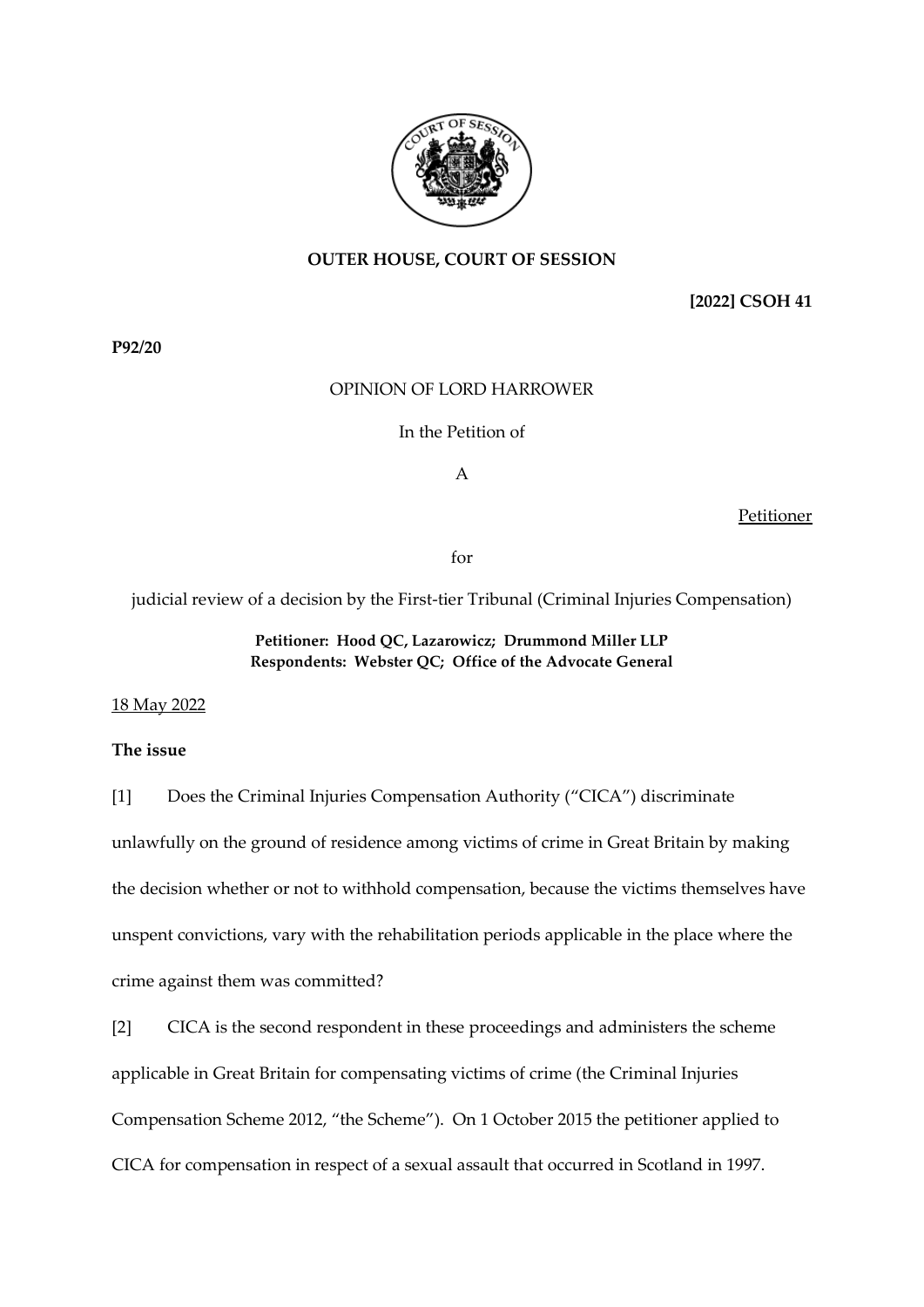However, on 12 March 2012 the petitioner had herself received a community payback order following a conviction for assault. In terms of the Scheme, CICA withholds compensation from victims of crime who are themselves offenders, and whose convictions, at the time of their application, are not yet spent under the Rehabilitation of Offenders Act 1974 ("the 1974 Act"). The relevant provisions of the 1974 Act then in force provided that a conviction, for which the offender received a community payback order, would not become spent until the expiry of a period of 5 years from the date of sentence. Since the petitioner's conviction was still not spent at the date of her application, CICA decided that she was ineligible for an award and refused her application. On 21 January 2016, that decision was upheld on review. The petitioner appealed to the first respondent, the First-tier Tribunal (Criminal Injuries Compensation) ("F-tT"), on the following basis.

[3] The analogous sentence to a community payback order in England and Wales is the community order. Until the coming into force of s139(4) of the Legal Aid, Sentencing and Punishment of Offenders Act 2012 ("LASPO"), the rehabilitation period in respect of both such orders was 5 years (albeit as a result of different provisions in the 1974 Act). But since 10 March 2014 the 1974 Act as amended by LASPO has provided that the rehabilitation period in England and Wales in respect of community orders should be 12 months, beginning with the day on which the order provides that it is to cease to have effect. Before the F-tT, the petitioner had argued that, if only she had been resident in England at the time of her offence, conviction and application, then her conviction would have been spent and she would have been entitled to compensation (paragraph 11 of her Note of Argument before the F-tT, as set out in paragraph 16 of its decision). She accepted that there had been no "deliberate" discrimination, but she argued that, indirectly, she had been discriminated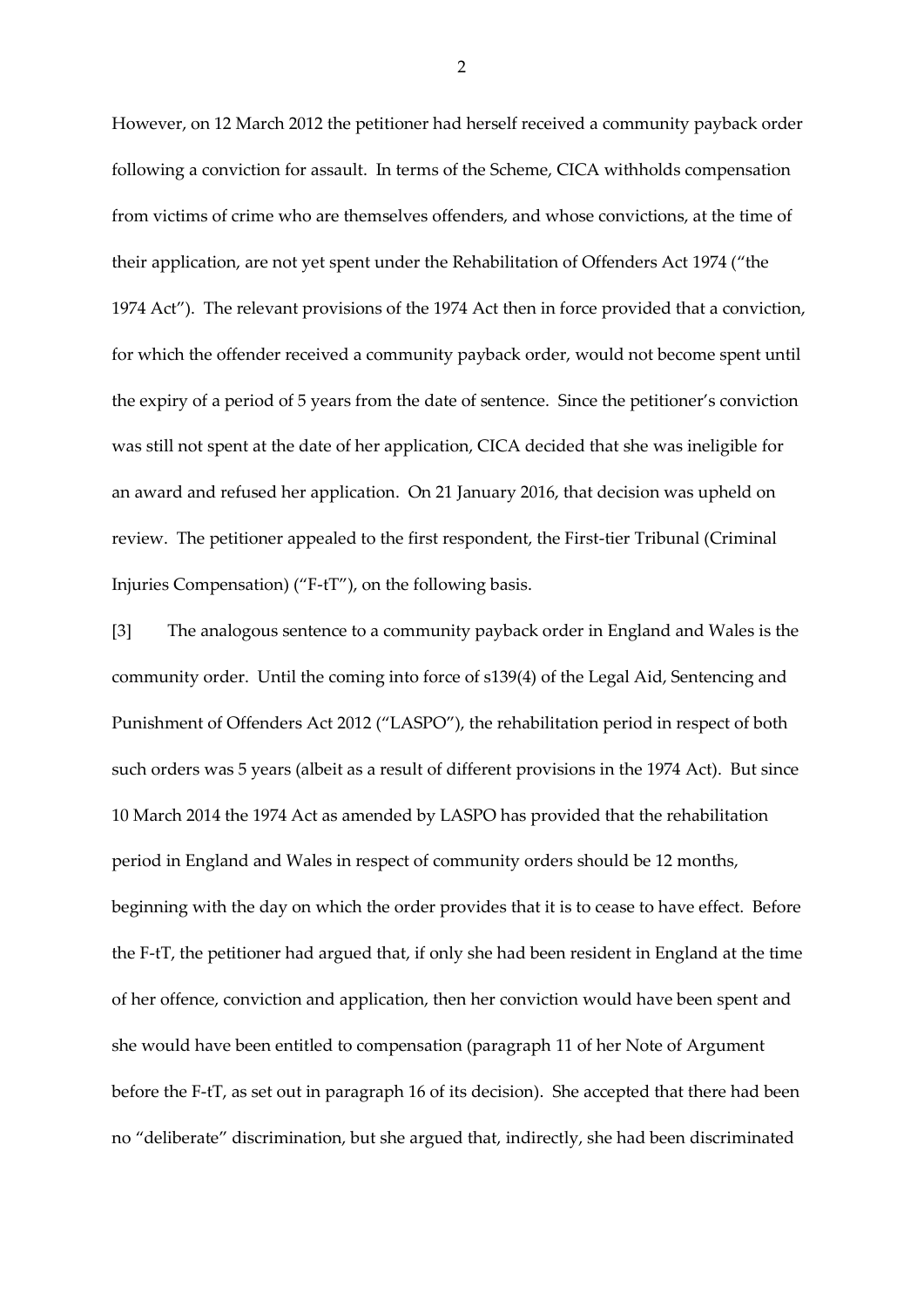against on the ground of residence, contrary to article 14 of the European Convention on Human Rights ("the Convention") (paragraph 12 of her Note of Argument before the F-tT).

[4] The respondents appeared to accept before the F-tT that it was the rehabilitation period applicable in the jurisdiction where the applicant had committed her offence that would determine whether or not she was eligible to be considered for compensation. However, they argued that the existence of different periods of rehabilitation in these different jurisdictions was a reflection of the "differing public opprobrium attached to offending in the various parts of the United Kingdom [sic]", and, as such, it was a "legitimate consequence of the devolution settlement" (paragraph 25 of their Note of Argument before the F-tT, as set out in paragraph 17 of its decision).

[5] The F-tT refused the petitioner's appeal primarily on the ground that any discrimination arose not from the Scheme but from the separate policy choices made by the UK Parliament and the Scottish Parliament regarding what should be the appropriate rehabilitation period, respectively, for community orders and community payback orders (paragraphs 21-27 of their decision dated 4 November 2019). I address that aspect of their decision in this opinion, at paragraph 23, but the argument before me took on a rather different complexion.

[6] In their Answers to the petition, and at the substantive hearing, the respondents argued that it is the place where the applicant was injured that determined the relevant rehabilitation period. The fact that an applicant for compensation might be resident in England or Wales at the time of her application, or at any other time, was neither here nor there. Nor indeed was the fact that an applicant may have offended in England or Wales. Rather, if she sought compensation in respect of a crime committed in Scotland, then it was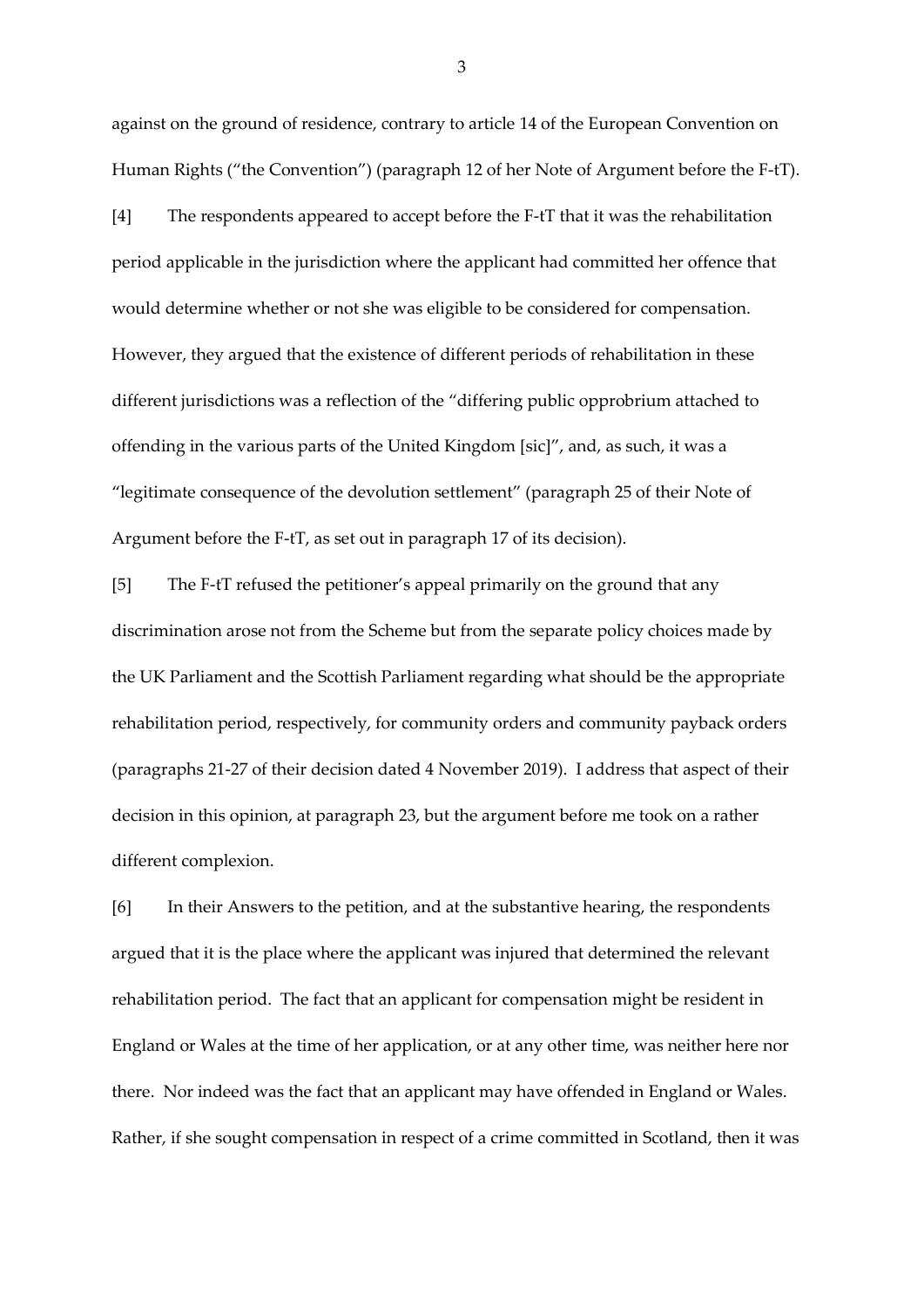the Scottish rehabilitation period that applied to her conviction (Answers, paragraphs 9 and 12).

[7] The petitioner met this argument by reworking her complaint of discrimination on the ground of residence. Once again, she accepted that the Scheme was not specifically targeted against residents in Scotland. However, she maintained her position that there had been indirect discrimination, since it was more likely, she argued, that a person would suffer a criminal injury in the jurisdiction where they reside than elsewhere within Great Britain (Note of Argument, paragraph 6). Accordingly, residents in Scotland were more likely to have their criminal injury compensation withheld on the ground of an unspent conviction than residents elsewhere in Great Britain. As a Scottish resident at the time of the offence committed against her, the petitioner was disproportionately affected by the much more stringent rehabilitation period applicable in Scotland. As a result, and relying on *DH* v *Czech Republic* (*(2008) 47 EHRR 3*, at paragraph 175), she argued that CICA had discriminated unlawfully against her contrary to article 14 of the Convention.

[8] The 1974 Act has since been amended, as regards Scottish community payback orders, by provisions which the F-tT considered achieved practically "the same result" as the changes made by LASPO in respect of community orders (paragraph 11 of its decision). It might be tempting, therefore, to conclude that this case, though no doubt important to the petitioner, is of no more than historical interest so far as the general administration of the Scheme is concerned. However, that is not the case. In what is now s.5D of the 1974 Act, the relevant rehabilitation period - or "disclosure period", as it has been re-styled by the Scottish Parliament - is 1 year from the date of conviction, or the period from the date of conviction to the date when the order ceased to have effect, whichever is the longer (the Management of Offenders (Scotland) Act 2019 ("MOOSA"), s23(2), with effect from 30 November 2020,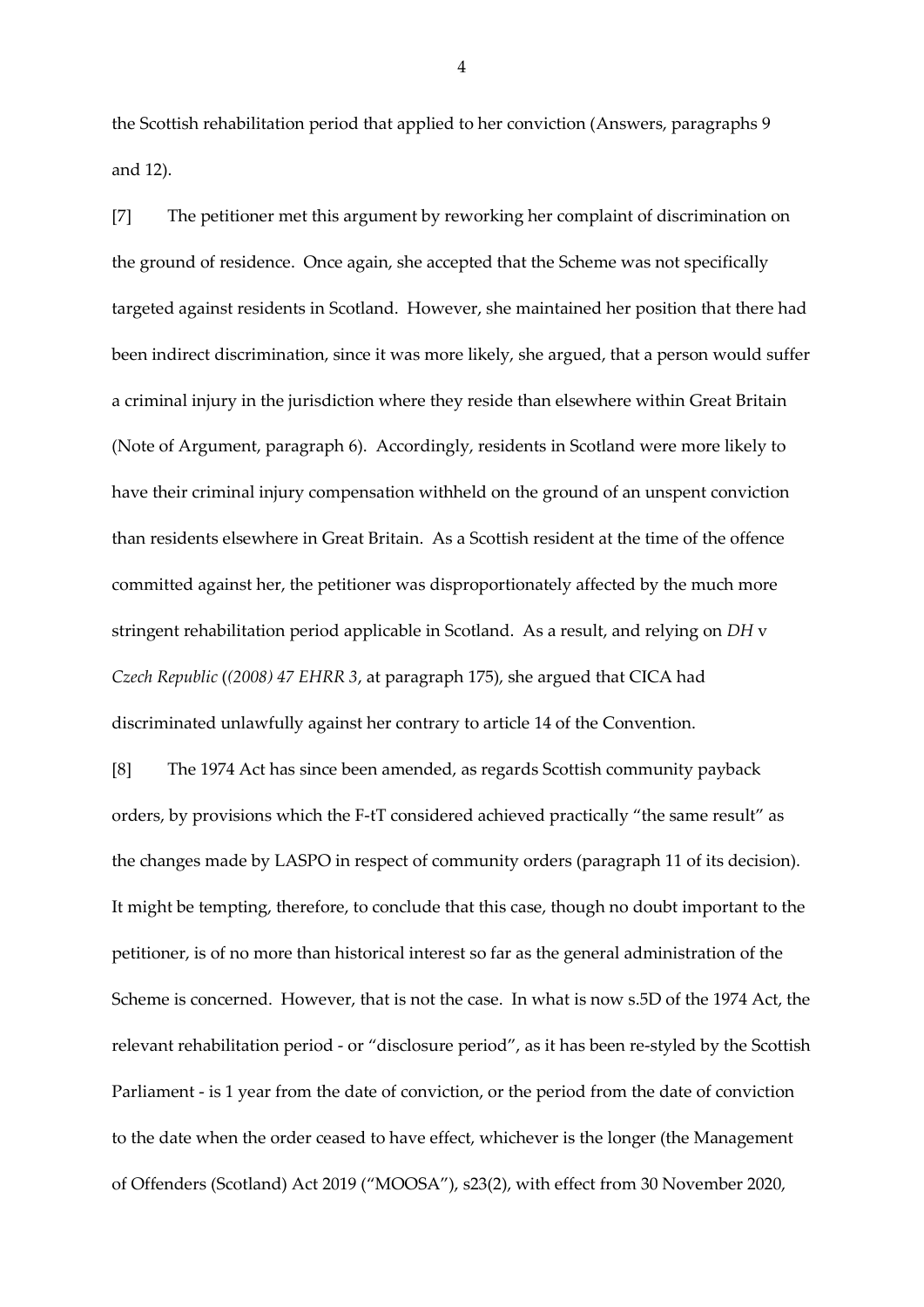SSI 2020/245, regulation 2). The 1 year "rehabilitation" period, as it is still called by the United Kingdom Parliament, in respect of community orders, does not start to run until the day on which the order provides that it is to cease to have effect (and not the date when the order ceases to have effect, which of course may be earlier).

[9] The result is that the Scottish provisions in respect of community payback orders may now be described as more charitable towards offenders than their counterpart provisions in respect of community orders in England and Wales. The two jurisdictions also diverge regarding the length of the relevant rehabilitation/disclosure periods applicable to custodial sentences. So if discrimination on the ground of residence can be said to arise at all from the divergent administration of the Scheme in accordance with the separate rehabilitation/disclosure periods that exist within Great Britain, then it remains a live issue, the outcome of which may be of relevance to other applicants for criminal injuries compensation.

[10] I note in passing that the petition had been sisted for a lengthy period pending the outcome of the appeal to the Supreme Court in the case now reported as *A and B (Appellants)* v *Criminal Injuries Compensation Authority* 2021 1 WLR 3746. In the event, neither party referred me to that decision.

# **Relief**

[11] The petition sought reduction of the F-tT's decision and declarator that she was not prevented by the terms of the Scheme from receiving an award of compensation. In the event that the court held that she was so prevented by the terms of the Scheme, the petition sought an alternative declarator that the Scheme was incompatible with her Convention rights, insofar as it discriminated against her on grounds of residence. However, at the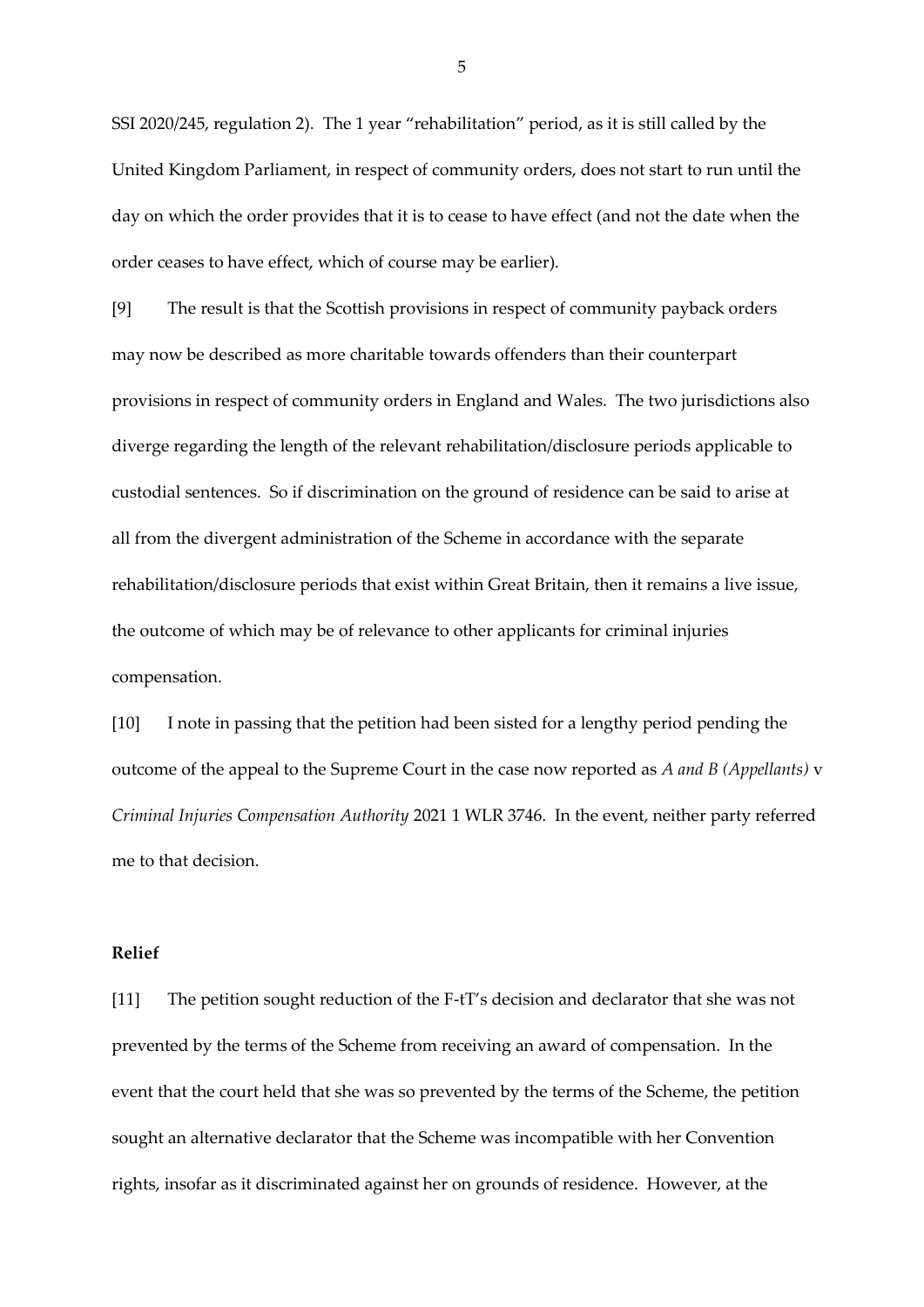substantive hearing itself, senior counsel for the petitioner advised the court that she was no longer insisting upon the alternative declarator of incompatibility. As a result the petitioner's case became periled on whether or not the Scheme could be interpreted in such a way that she should not be considered ineligible for an award by reason of her unspent conviction. It is therefore necessary to set out the Scheme provisions in more detail.

## **The Scheme**

[12] The Scheme was made pursuant to s1 of the Criminal Injuries Compensation Act 1995 ("the 1995 Act"), which empowers the Secretary of State to make arrangements for the payment of compensation to persons who have sustained criminal injuries. Any such arrangements are required to provide for the circumstances in which awards may be made, and the categories of persons to whom awards may be made. In terms of s3, the arrangements may include provision as to the circumstances in which an award may be withheld or reduced. In accordance with s11 of the 1995 Act, the Scheme was approved by a resolution of each House of the UK Parliament.

[13] Paragraph 26 of the Scheme provides that Annex D sets out the circumstances in which an award of compensation may be withheld or reduced because the applicant to whom an award would otherwise be made has unspent convictions. Annex D, paragraph 3, provides that an award will not be made to an applicant who, on the date of her application, has a conviction for an offence which resulted in a community order. A "community order" is defined as including a community payback order under the Criminal Procedure (Scotland) Act 1995 and a community order under the Criminal Justice Act 2003. However, paragraph 2 provides that paragraph 3 does not apply to a "spent conviction". The words "conviction" and "sentence", where they appear in Annex D, have the same meaning as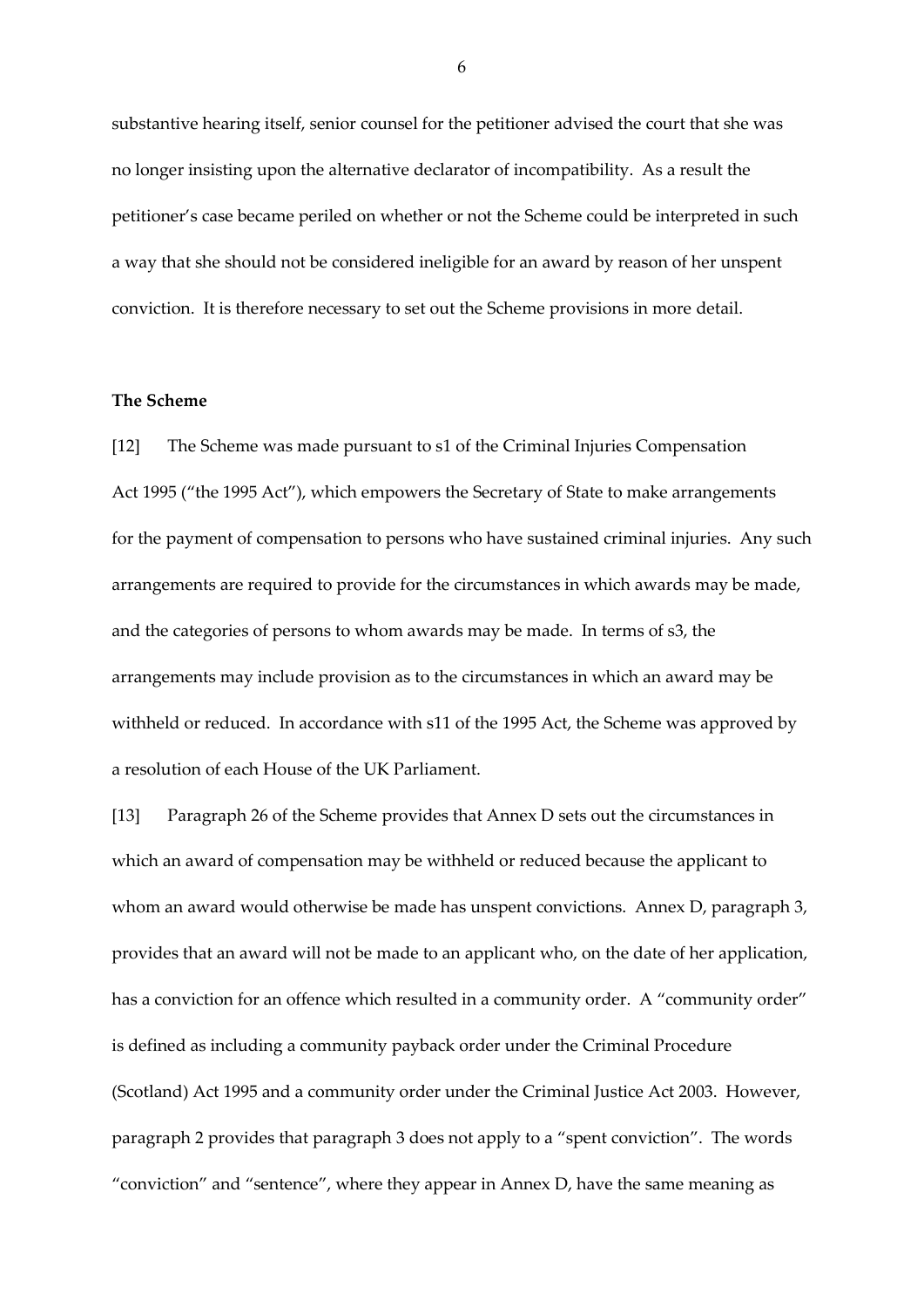under the 1974 Act, and whether a conviction is "spent" is to be determined "in accordance with that Act".

# **Article 14**

[14] Article 14 of the Convention, entitled "Prohibition of discrimination", provides:

"The enjoyment of the rights and freedoms set forth in this Convention shall be secured without discrimination on any ground such as sex, race, colour, language, religion, political or other opinion, national or social origin, association with a national minority, property, birth, or other status."

As its opening words make clear, article 14 is not a free-standing prohibition of discrimination. It is enjoyment only of the rights and freedoms set out in the Convention which the article requires to be secured without discrimination on any of the identified grounds. This does not mean that the scope of the article is limited to cases where there has been a breach of a Convention right. Clearly, that would have made article 14 redundant. Rather, where a contracting state goes further than the Convention requires in protecting any of the rights set forth in the Convention, it must do so in a manner compatible with article 14.

[15] In the present case, the Convention right on which the petitioner relies in order to engage article 14 is article 1 of Protocol 1 ("A1P1"). It states that,

"Every natural or legal person is entitled to the peaceful enjoyment of his possessions. No one shall be deprived on his possessions except in the public interest and subject to the conditions provided for by law and by the general principles of international law. …"

[16] The respondents conceded, but only for the purposes of these proceedings in the Outer House, that the petitioner's complaint fell within the ambit of the petitioner's A1P1 right (Note of Argument, paragraph 25). That concession was necessary in light of the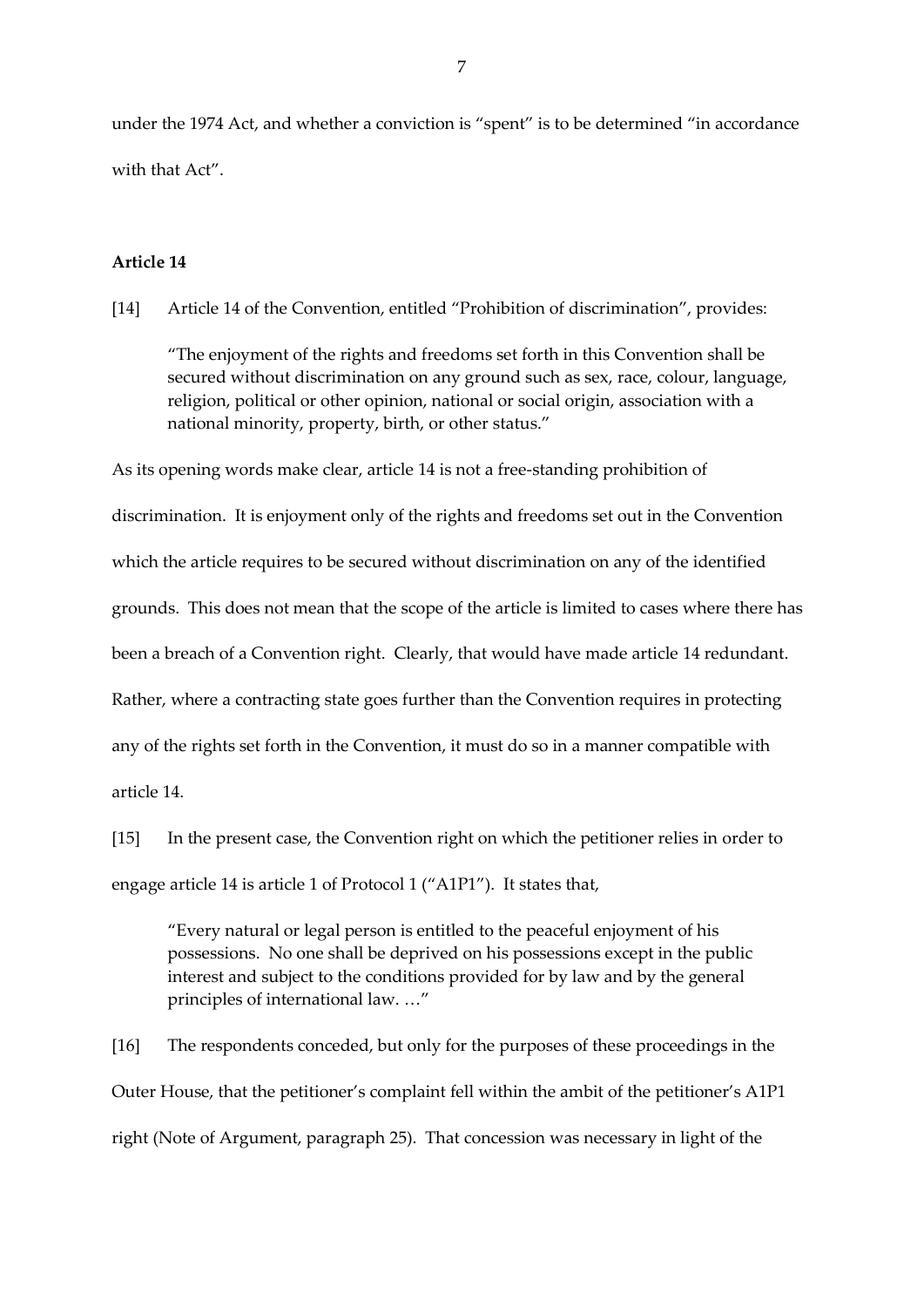decision in *A* v *Criminal Injuries Compensation Board* [sic] 2017 SLT 984, and I shall proceed upon that basis.

#### **Status**

[17] The respondents further conceded, but again only for the purposes of these proceedings before me, that the petitioner had been treated differently on the ground of her status, as required in order for article 14 to be engaged. This was no doubt well advised in the light of recent jurisprudence, in particular *Clift* v *United Kingdom* (Application No 7205/07, 13 July 2010). As was recently emphasised by the Supreme Court, there has been a "significant shift towards taking a broad view of status under article 14 and, as a result, the concept of 'other status' must now be generously interpreted" (*A and B (Appellants)* v *Criminal Injuries Compensation Authority* 2021 1 WLR 3746, paragraph 57). However, it is still necessary to identify what that status is, not least because this will have consequences when considering the question of justification (as can be seen in *A and B*, at

paragraph 44).

[18] In their Note of Argument, the respondents put it this way:

"the ground of difference in treatment, namely the application of the provisions of the [1974 Act] as have effect in the place where the injury giving rise to an application under the scheme occurred, constitutes a 'status'".

To identify the relevant ground by reference to the application of the provisions in the 1974 Act comes perilously close to defining the applicant's status solely by reference to the differential treatment of which she complains. However, it has recently been reaffirmed by the Supreme Court (*A and B,* paragraph 66), that status must be based on some identifiable personal characteristic which is more than a mere description of the difference in treatment.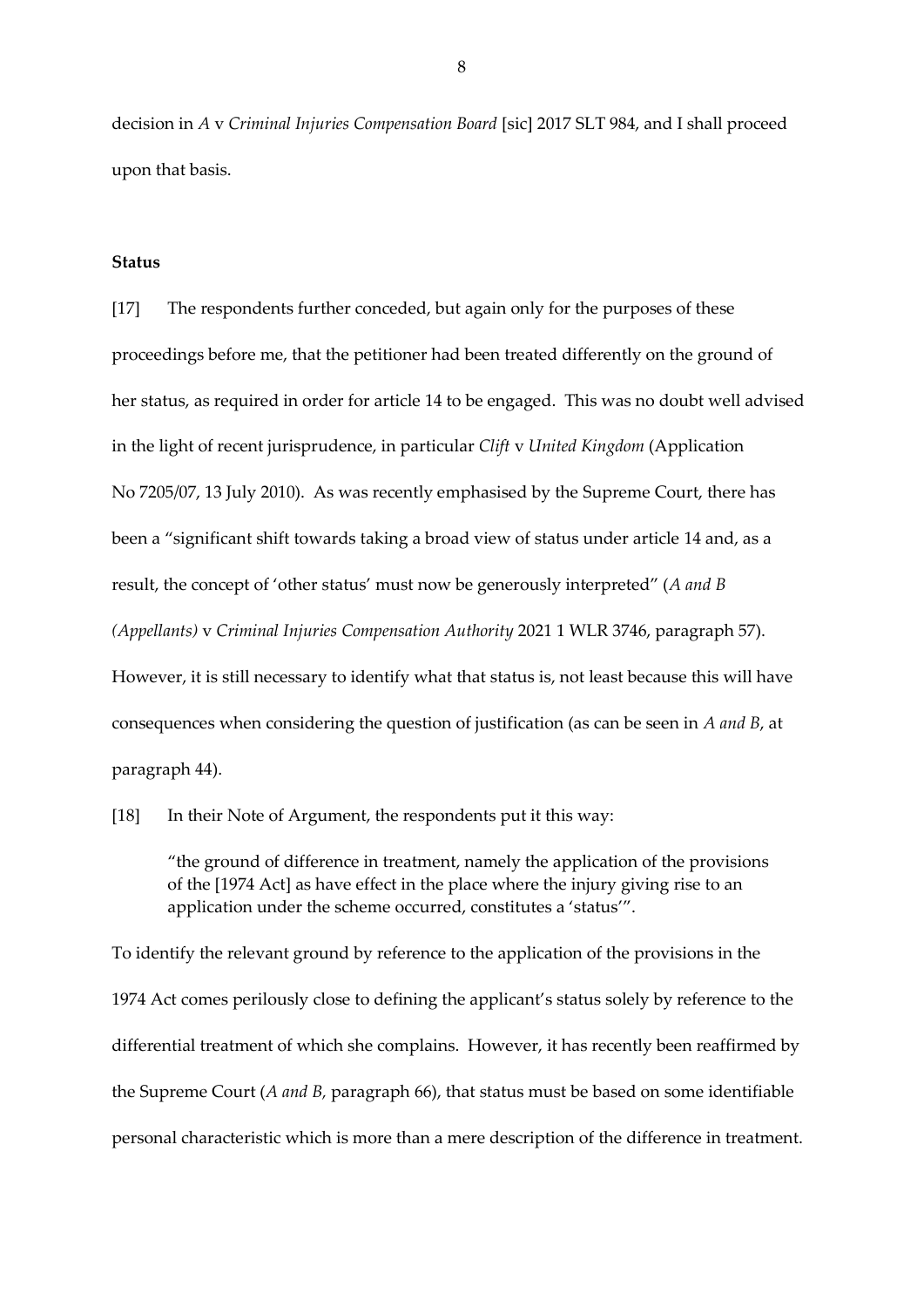[19] In particular, it was not clear to me that the respondents were conceding that specifically the applicant's residence was the basis for the difference in treatment. After all, the respondents were quite clear that CICA applied the Scheme "irrespective of the place of residence of the applicant and the place of application for compensation as well as the place that any conviction and subsequent sentence was received and imposed" (Answer 12). The respondents did not indicate whether they accepted that residents in Scotland were more likely, at the time of their application for compensation, to have imposed upon them Scottish community payback orders than residents elsewhere in Great Britain. Nor therefore did they address whether such a difference in treatment, brought about indirectly as a result of the application of the Scheme, could be said to be one based on status.

[20] For the avoidance of doubt, neither the present petition nor the respondents' concession, was based merely on the applicant's having an unspent conviction, even though it is now clear from the Supreme Court's decision in *A and B*, that this would have been sufficient to constitute a status for the purposes of article 14 (paragraph 67). Since the Supreme Court also concluded that the Scheme's exclusionary rule based on unspent convictions was justified (*A and B,* paragraph 92), it was clear that the present petition would require to be based on some other status, such as that now contended for by the petitioner. [21] I am prepared to accept, particularly in the light of the broad approach now taken to this matter, that the residence of the applicant is an identifiable, personal characteristic

constituting a status for the purposes of article 14. In *R(RJM)* v *Secretary of State for Work and Pensions* [2009] 1 AC 311, it was said that, "the concept of 'personal characteristic' … generally requires one to concentrate on what somebody is, rather than what he is doing or what is being done to him" (*per* Lord Neuberger at paragraph 45). This is not necessarily a helpful distinction when it comes to residence, since it is neither clearly about what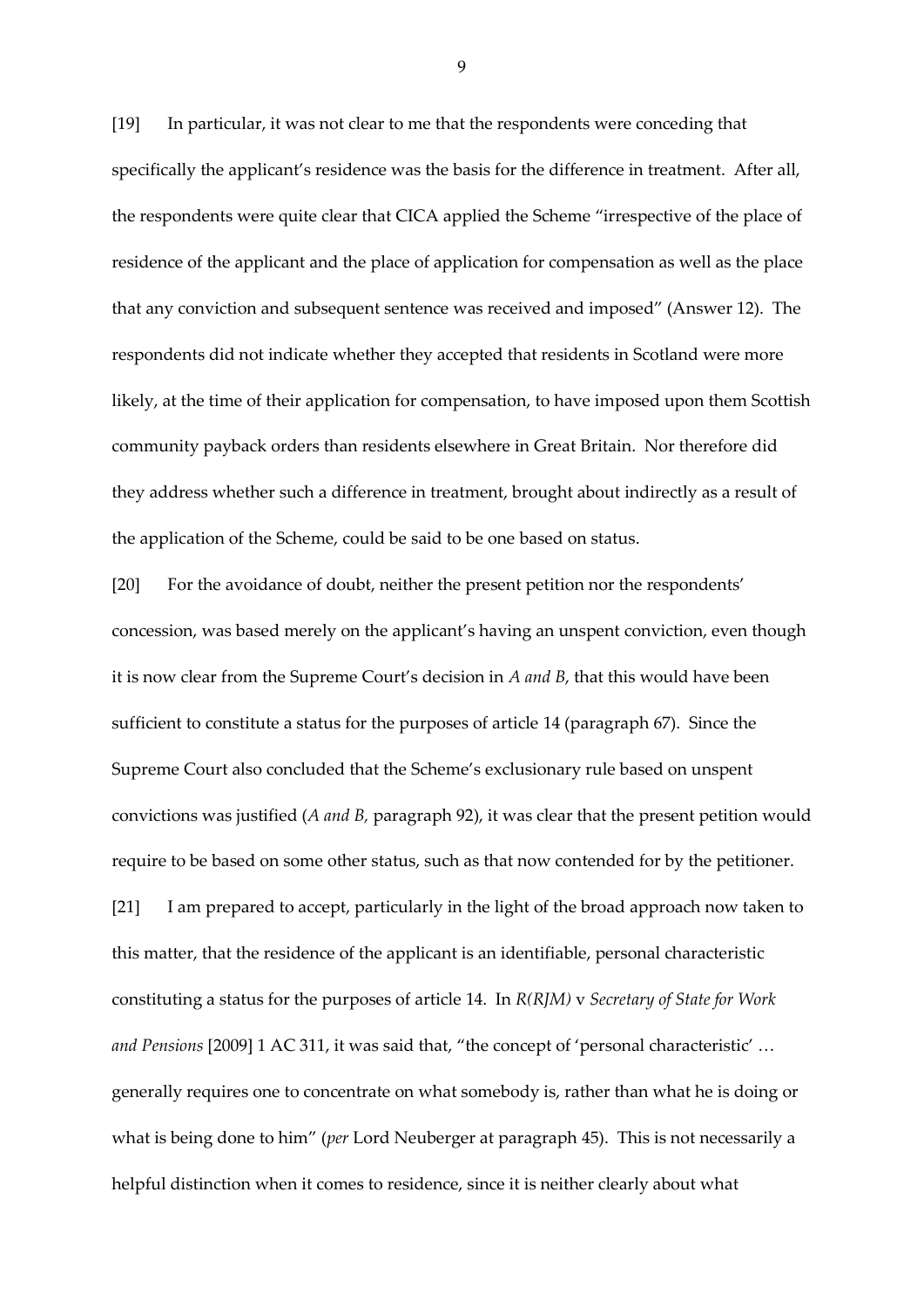somebody "is", or about what he "does" or "has done" to him. If, for example, homelessness, even if adopted by choice, can be an "other status" for the purposes of article 14 (*RJM*, at paragraphs 45-47), then I see no reason why residence, or the place where one has chosen to taken up home, should not be so regarded. In any event, the Supreme Court in *A and B,* has indicated that *RJM* was decided before the decision of the European Court of Human Rights in *Clift,* signalling the more relaxed approach to the question of status.

[22] Generally speaking, regional differences of treatment, resulting from the application of *different legislation* will not be held by the European Court of Human Rights to be explained in terms of personal characteristics. However, separate considerations apply where the differences in treatment result not from the different application of different legislation, but from *different application of the same legislation* (*Carson* v *United Kingdom* 2010 51 EHRR 13, at paragraph 70). *Carson* concerned the differential application, as between UK residents and residents overseas, of the same legislation regarding the index-linking of the state retirement pension. But as Lord Reed has explained in *R (on the application of A (A Child)* v *Secretary of State for Health* [2017] 1 WLR 2492,

"Differential treatment [in the application of the same legislation] can be equally present whether the legislation in question is national or sub-national in origin, and whether the residence test relates to residence within the country in question or within a constituent part of it. A law which treats the residents of a place differently from non-residents therefore differentiates on the basis of personal status, within the meaning of article 14 , whether the law in question has been passed by the Parliament of the United Kingdom and applies to the whole of the United Kingdom, or has been passed by the devolved legislature of one part of the United Kingdom and applies only in that part; and whether the differentiation is between residents and non-residents of the United Kingdom, or between residents and non-residents of a part of the United Kingdom. The same must be equally true of an administrative arrangement" (at paragraph 47).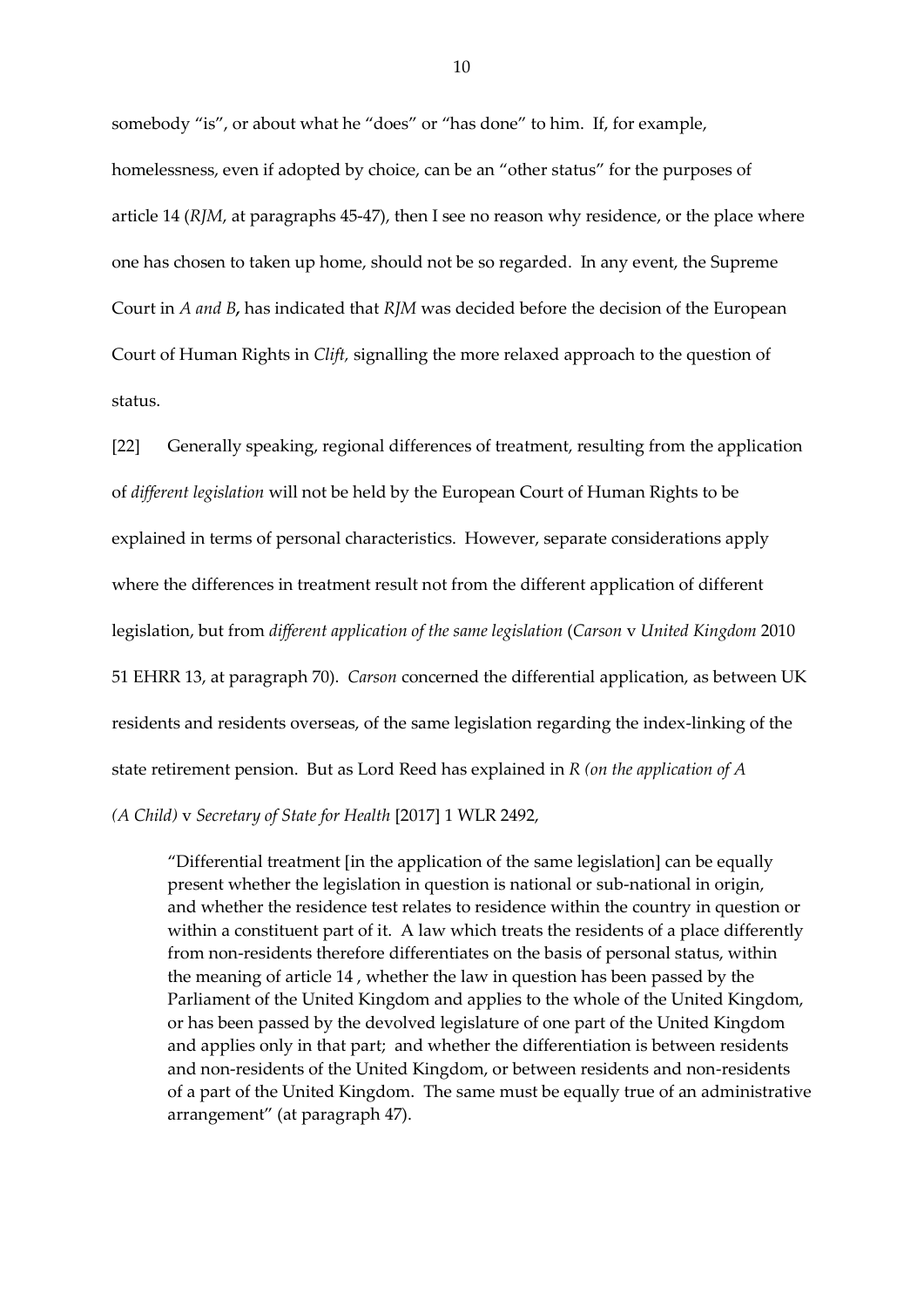[23] In my opinion, any difference in treatment in this case arises from the differential application within Great Britain of a single piece of legislation or an administrative arrangement, namely, the Scheme. To that extent, I respectfully disagree with the F-tT which, as stated earlier, concluded that the difference in treatment in this case arose from the different policy choices of the Scottish Government, on the one hand, and the United Kingdom government, on the other. Certainly, different policy choices have been made. But I would rather hold that it is the Scheme itself which permits such differences in treatment, by incorporating the 1974 Act definition of "spent conviction", with the resulting potential for divergence between the jurisdictions to which the Scheme applies.

[24] In this case, therefore, I am prepared to accept that the separate rehabilitation periods applicable to community payback orders in Scotland, on the one hand, and community orders in England, on the other, may result indirectly in a difference in treatment between residents in the two jurisdictions. The next question is whether that difference in treatment can be justified, or whether it has a disproportionately prejudicial effect on residents in Scotland such as the petitioner, amounting to discrimination contrary to article 14 of the Convention.

[25] Before turning to that question of justification, I note in passing that different considerations may well apply to Northern Ireland to which neither the Scheme nor the 1974 Act applies. Northern Ireland has its own entirely separate rehabilitation of offenders legislation (the Rehabilitation of Offenders (Northern Ireland) Order 1978, SI 1978/1908 (NI 27), and its own scheme (The Northern Ireland Criminal Injuries Compensation (Amendment 2020) Scheme (2009)), administered by its own body (the Compensation Agency). Any differences in treatment between residents in Northern Ireland and residents elsewhere in the United Kingdom should perhaps be seen as arising from the different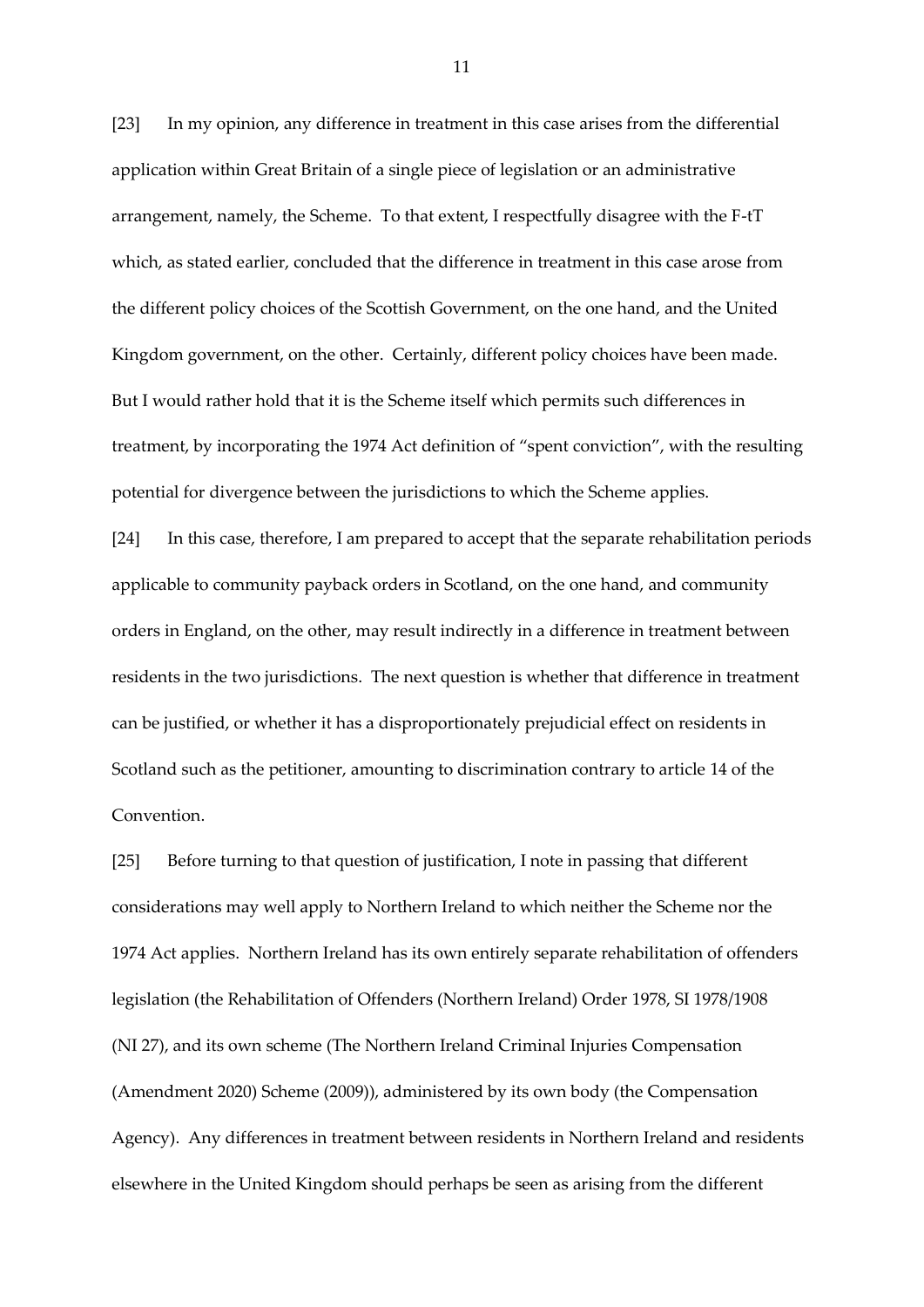application of different legislation. As such, and following *Carson*, they are not differences made on the ground of "status", and do not even require to be justified.

#### **Justification**

[26] The respondents justified the difference in treatment in the following terms. By requiring regard to be had to the 1974 Act, "including its requirement for different territorial effect", the Scheme "accommodate[d] and require[d] consideration of the different degrees of opprobrium attached to offending in different parts of Great Britain when assessing qualification for compensation". In the exercise of its jurisdiction and functions, CICA had regard to "the relevant opprobrium in the place where the harm for which compensation is sought occurred". In doing so it

"rationally and proportionately relate[d] the economic and social aspects of the compensation payment to the place where the harm giving rise to a claim for compensation occurred … irrespective of the place of residence of the applicant and the place of application for compensation as well as the place that any conviction and subsequent sentence was received and imposed respectively" (Answer 12).

#### **Argument**

[27] The parties were broadly agreed as to the legal principles that were relevant to the question of whether any difference in treatment could be justified. In summarising these principles it is useful to distinguish between the test to be applied, on the one hand, and the intensity with which that test is to be applied, on the other. Intensity is about the degree of weight or respect to be given to the primary decision-maker. It varies according to the nature of the right at stake and the context in which the interference occurs (Lord Reed, *Bank Mellat* v *HM Treasury (No 2)* [2014] AC 700, at paragraphs 69-71).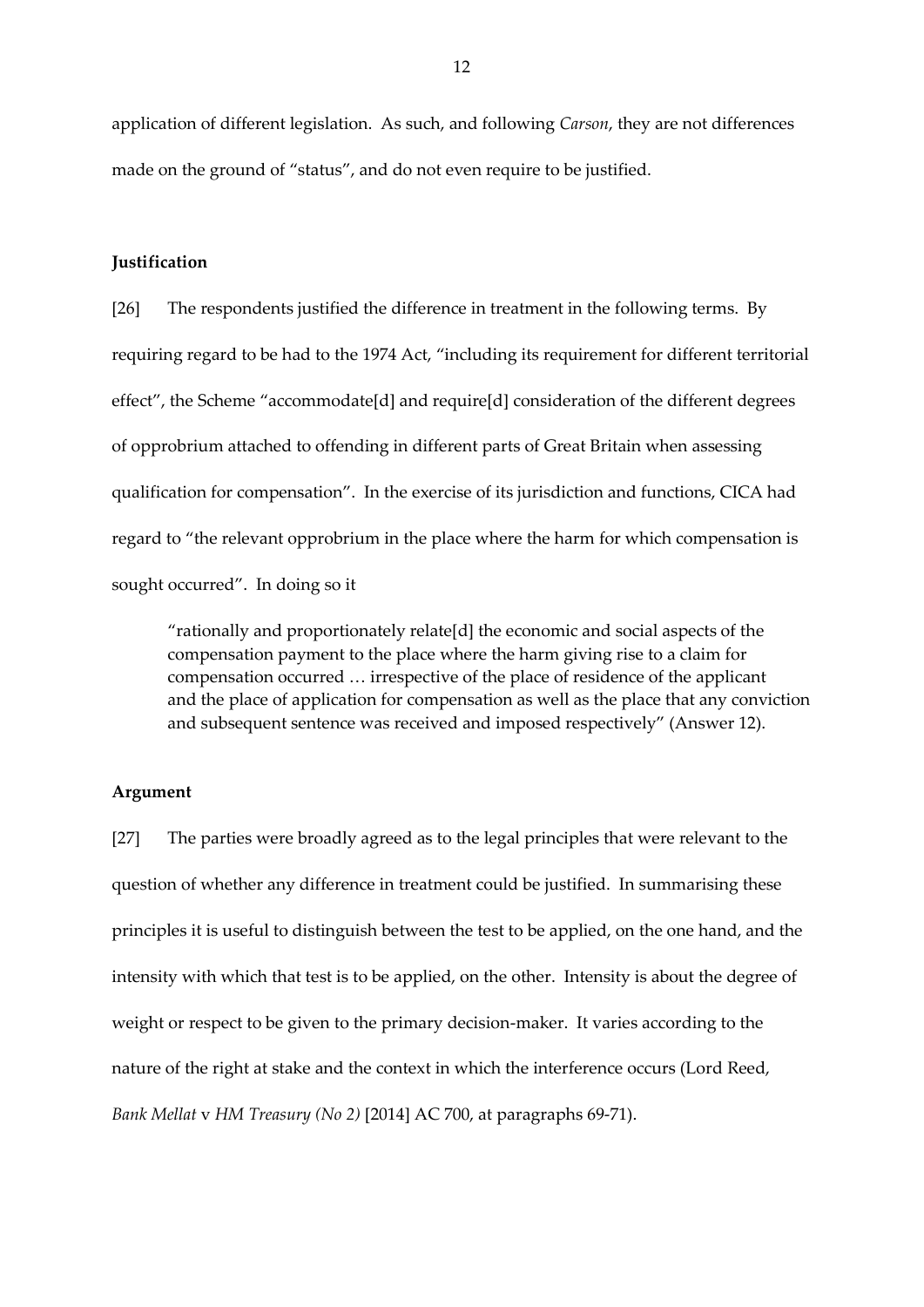[28] The proportionality test itself was summarised by Lord Reed in *Bank Mellat*, as follows:

"(1) whether the objective of the measure is sufficiently important to justify the limitation of a protected right, (2) whether the measure is rationally connected to the objective, (3) whether a less intrusive measure could have been used without unacceptably compromising the achievement of the objective, and (4) whether, balancing the severity of the measure's effects on the rights of the persons to whom it applies against the importance of the objective, to the extent that the measure will contribute to its achievement, the former outweighs the latter" (paragraph 74, which, although expressed in a dissenting opinion, was a formulation with which Lord Sumption, giving the opinion of the majority of the court, agreed: paragraph 20).

So far as intensity of review is concerned, the following considerations apply.

[29] Firstly, when it comes to general measures of economic or social strategy, the court will generally respect the legislature's policy choice unless it is "manifestly without reasonable foundation" (*Stec* v *United Kingdom* (2006) 43 EHRR 47; *Humphreys* v *Revenue and Customs Commissioners* [2012] 1 WLR 1545, paragraphs 15-20).

[30] Secondly, the intensity of review will vary with the degree to which the characteristic, upon which the difference in treatment is based, is connected to an individual's personality. Lord Walker's well-known description of status grounds as a series of concentric circles figured prominently in the discussion before me. At the core were those characteristics, such as gender, or pigmentation of the skin, which are innate or most closely connected with an individual's personality. Beyond that lie characteristics such as nationality, language, politics and religion which were regarded as important to the development of an individual's personality and reflect important values protected by the Convention. Further out still lie characteristics that were "more concerned with what people do, or with what happens to them, than with who they are". The more peripheral any suggested personal characteristic may be, "the less likely it is to come within the most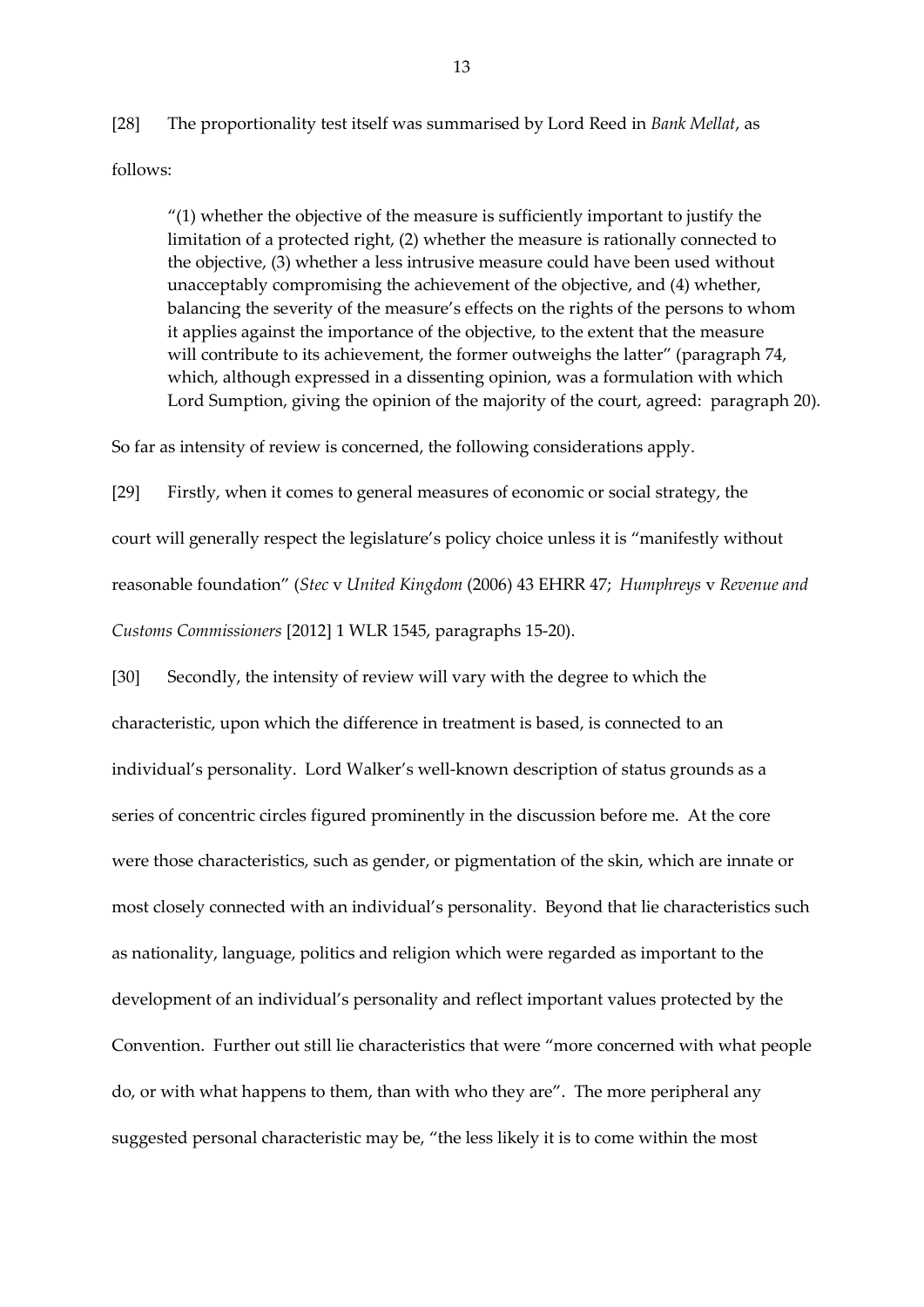sensitive area where discrimination is particularly difficult to justify" (*R(RJM)* v *Work and Pensions Secretary* [2009] 1 AC 311, at paragraph 5).

[31] Thirdly, it is relevant to consider whether and to what extent the values or interests relevant to the assessment of proportionality were actually considered when the policy was made. Where the public authority has addressed the particular issue before the court, and taken account of the relevant human rights considerations, the court will be slower to upset the balance that has been struck by the public authority. Where, for example, a statutory instrument has been reviewed by Parliament, respect for Parliament's constitutional function calls for "considerable caution" before the court will hold it to be unlawful (*Bank Mellat*, *per* Lord Sumption, at paragraph 44). Where there is no indication that that has been done, the court's scrutiny is bound to be closer, and the court may have no alternative but to strike the balance for itself, giving due weight to such judgments as were made by the primary decision-maker on matters it did consider (*Belfast City Council* v *Miss Behavin' Ltd* [2007] 1 WLR 1420, paragraph 47).

[32] Fourthly, to allow the legislature a margin of appreciation is essential in a system of devolved legislative powers such as exists in the United Kingdom. In particular, a strict application of the "least restrictive means" test - the third leg of the *Bank Mellat* test - would allow only one legislative response to an objective that involved limiting a protected right (*Bank Mellat*, paragraph 75).

#### *Argument for the petitioner*

[33] Senior counsel for the petitioner criticised the respondent's justification on the following grounds.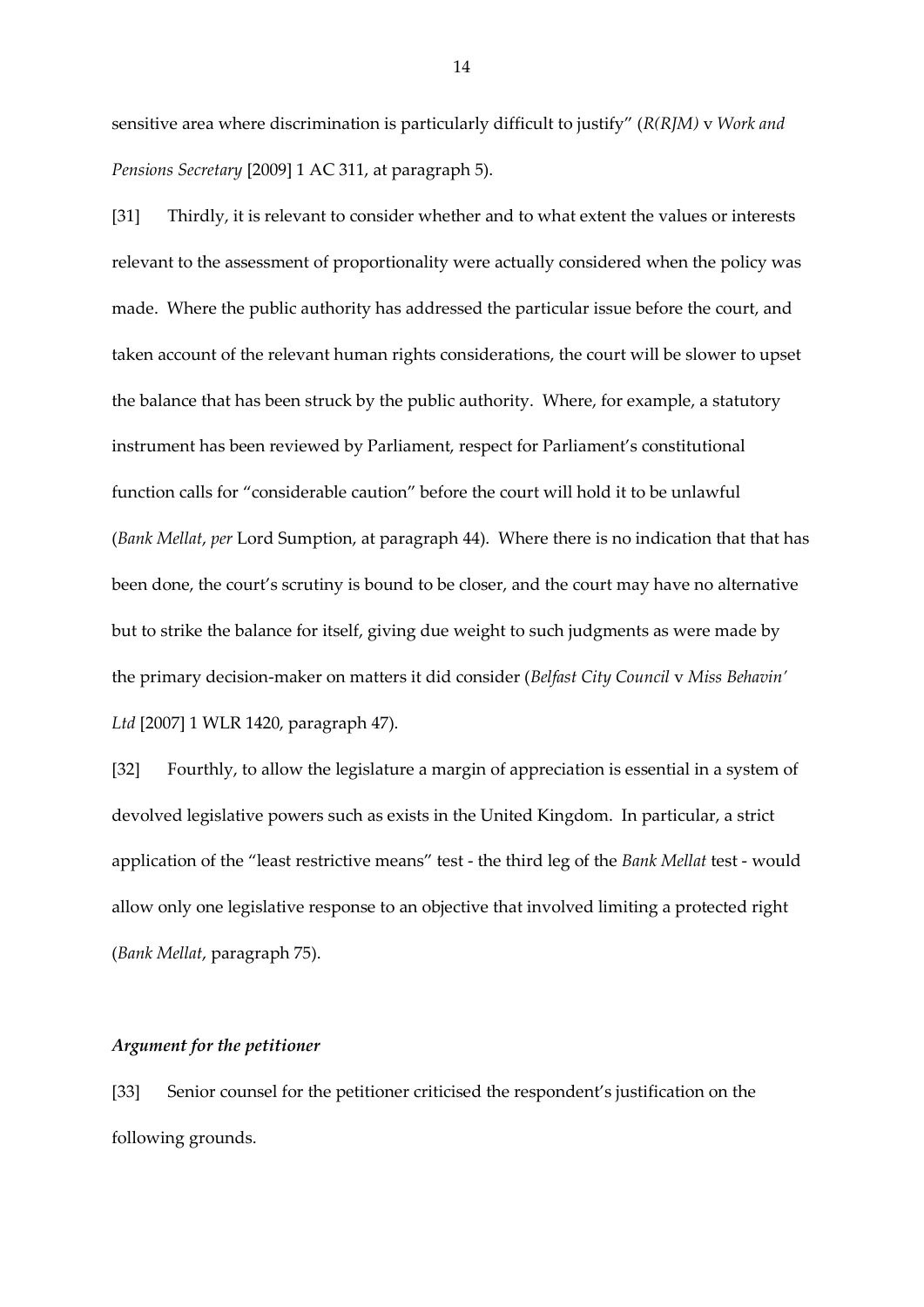[34] Firstly, the respondents produced no evidence to support their assertion that different parts of Great Britain regarded offending with different degrees of opprobrium. One could not reach such a conclusion simply because the Scottish Parliament did not immediately adopt an amendment to the rehabilitation period for community payback orders along the lines of that adopted by the UK Parliament for community orders. The 1974 Act should be treated as imposing "a ceiling and not a floor" regarding feelings of opprobrium. An employer, for example, would be free to disregard a previous conviction that was not yet spent. One cannot assume, therefore, that the rehabilitation periods set out in the 1974 Act reflect precisely the point at which people feel that an applicant for criminal injuries compensation is not entitled to an award.

[35] Secondly, there was no rational connection between CICA's operation of the Scheme and the stated objective that compensation should be related to the place where the harm occurred. The 1974 Act was aimed at the rehabilitation of the offender, and this should not turn on the place where she may happen to have sustained injury. The victim may have no social or economic connection with the place where she was assaulted. An English resident, convicted of an offence in England and Wales, but injured in Scotland, would not have been able to enjoy the benefit of the reforms implemented by LASPO. Section 4 of the 1974 Act, it was argued, has the effect that a person shall be treated "for all purposes in law" as a rehabilitated person. However, CICA's operation of the Scheme meant that there would be situations where it took into account convictions considered spent in the place where sentence was imposed; conversely, there would be situations where it took no account of convictions not yet spent in the place where sentence was imposed.

[36] Thirdly, as regards the level of scrutiny to be applied by the court, senior counsel argued that the degree of respect normally accorded to policy choices of the legislature had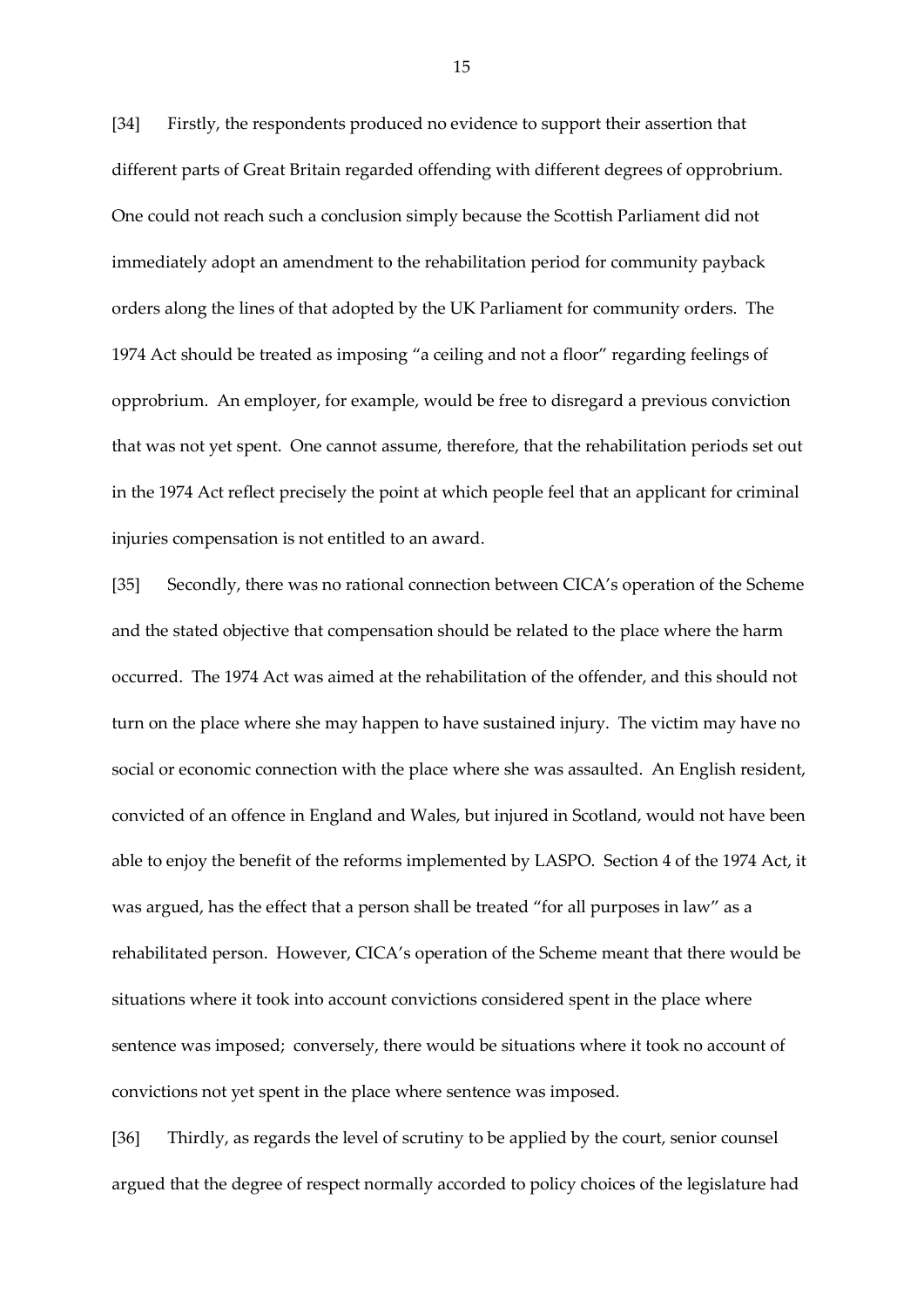no application in this case. There was no evidence to show that the UK had ever given any consideration to whether there would be a difference in treatment, let alone whether that would be justified as proportionate. It had failed to give consideration to any of the four elements of the *Bank Mellat* proportionality test. There was no evidence that there had in fact been any policy choice. There was no evidence that the UK Parliament applied its mind to the 1974 Act when giving its approval to the Scheme. What the court was being offered in this case was a justification *ex post facto*.

[37] Fourthly, senior counsel argued that the case also involved an element of discrimination on the more sensitive ground of nationality (citing *BBC Scotland* v *Souster* 2001 SC 458*,* a case concerned with discrimination on racial grounds contrary to the Race Relations Act 1976)*.*

[38] Taken together, all these factors justified a more intense level of scrutiny when applying the proportionality test. In the alternative, senior counsel for the petitioner argued that CICA's operation of the Scheme, on the basis that an applicant's entitlement to compensation depended on the rehabilitation period applicable in the jurisdiction where the injury was sustained, was arbitrary and irrational. In the further alternative, senior counsel argued that there was no basis in the 1995 Act or the Scheme, or any other legislation, which permitted or required CICA to make entitlement to compensation depend on the rehabilitation period applicable in the jurisdiction where the injury was sustained.

### *Argument for the respondents*

[39] Firstly, senior counsel for the respondents submitted that CICA operated in the field of social and welfare policy choices, made against a background of finite public resources, where the court will generally respect the legislature's policy choice unless it is "manifestly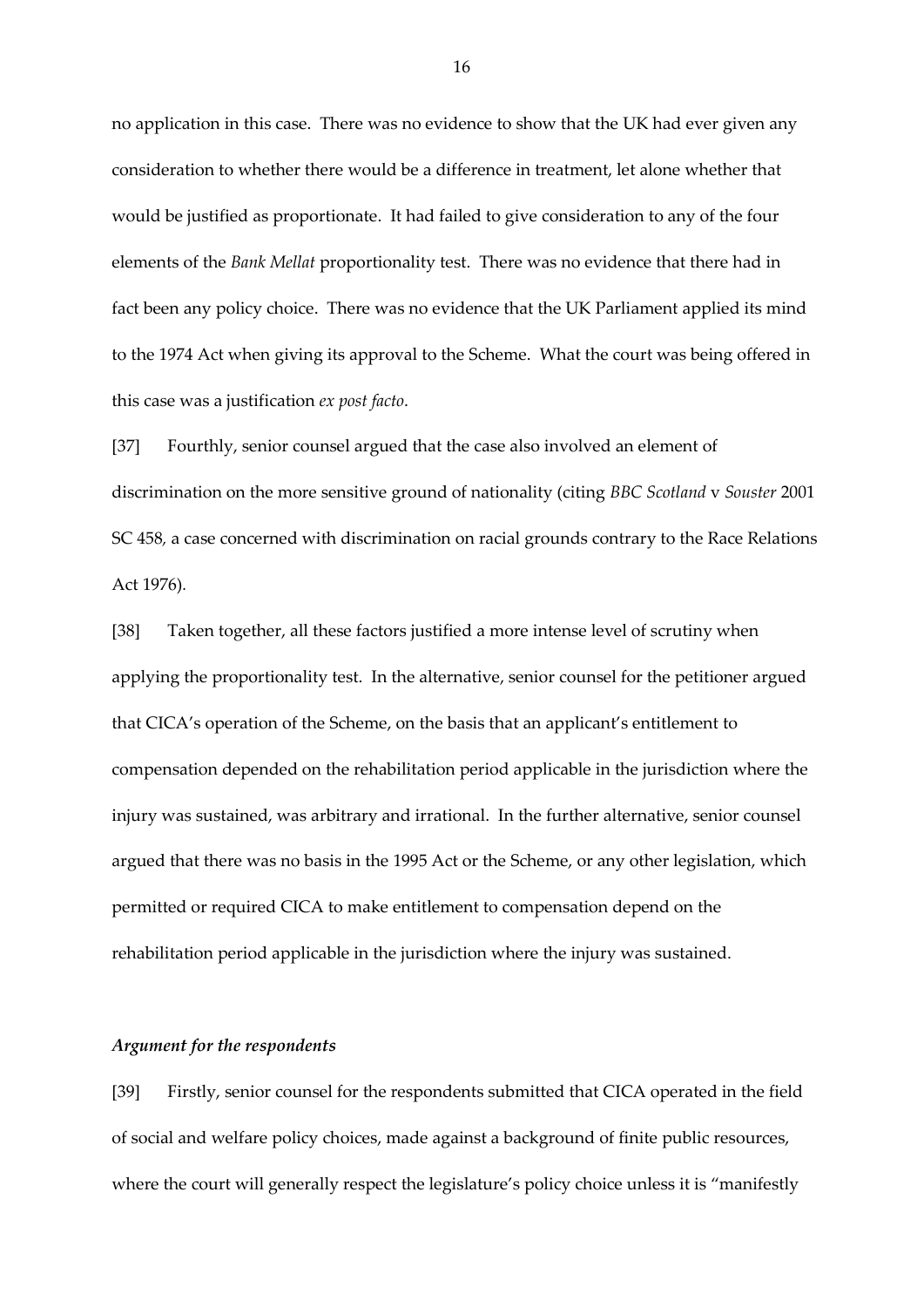without reasonable foundation". The policy considerations behind the current Scheme were clearly set out in its consultation paper, *Getting it right for victims and witnesses* (CP3/2012, January 2012, paragraphs 203-208).

[40] Secondly, the need for judicial restraint was greater where, as here, Parliament had reviewed the relevant subordinate legislation. The UK Parliament could have adopted a scheme that contained a definition of spent convictions that was specific to the particular context of criminal injuries compensation. It chose not to do, but instead approved a scheme which incorporated the provisions of the 1974 Act. While the changes brought about by LASPO to the rehabilitation periods in the 1974 Act were not brought into force until 10 March 2014 (The Legal Aid, Sentencing and Punishment of Offenders Act 2012 (Commencement No 9, Saving Provision and Specification of Commencement Date) Order 2014, SI 2014/423), LASPO had in fact already received the royal assent on 1 May 2012. Therefore, when Parliament gave its approval to the Scheme in the latter half of 2012, it did so having already made the relevant amendments to the 1974 Act. It should be taken to have been aware that it was giving effect to a scheme that would apply differentially north and south of the border. If the Scottish Parliament chose, at that stage, not to enact any corresponding amendments to the 1974 Act applicable in Scotland, or if, when it did amend the 1974 Act for Scotland, it did so in a way that continued to diverge from the provisions applicable in England and Wales, that was all entirely to be expected as a natural consequence of the devolution settlement.

[41] Thirdly, residence was a characteristic relating to what people do, or what happens to them, rather than with who they are. As such, and because the petitioner's case was based on indirect rather than direct discrimination, the level of intensity of judicial scrutiny was at its weakest.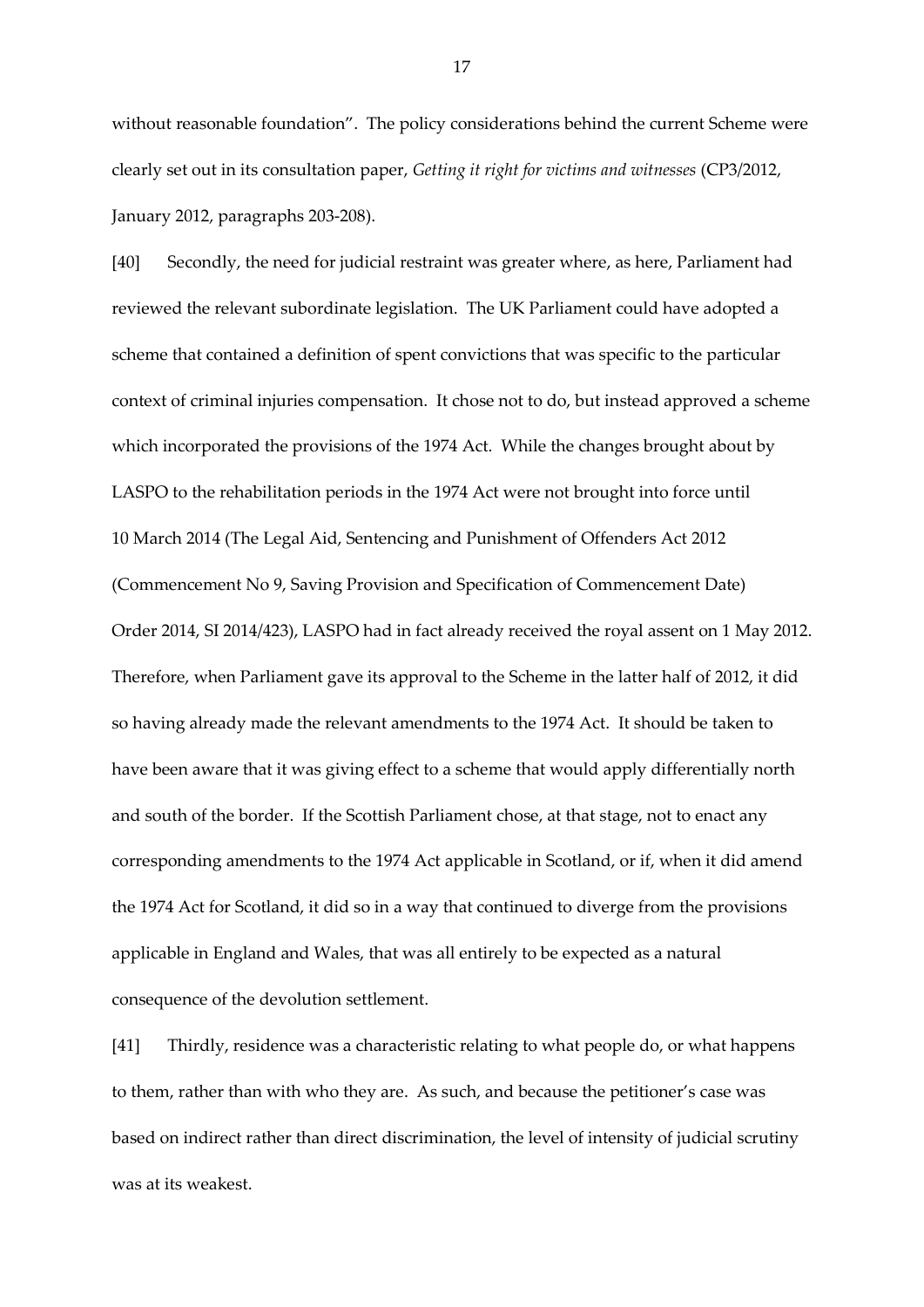[42] In any event, whatever level of intensity of review was adopted, CICA had adopted a reasonable and proportionate response, as set out in their operational guidance note as follows:

"For applicants injured in England or Wales you should apply the Legal Aid, Sentencing and Punishment of Offenders Act (2012). For applicants injured in Scotland you should apply the current rehabilitation periods provided for in the Rehabilitation of Offenders Act (1974)".

To apply the rehabilitation periods applicable in the place of residence of the applicant, or the place where she was convicted or sentenced was arbitrary. The only "immutable characteristic" was the place of injury.

[43] Similar considerations applied to the petitioner's alternative argument based on irrationality. In respect of the petitioner's second alternative argument, that there was no basis in the relevant legislation for CICA's interpretation of the Scheme, the respondents' argument was that CICA's interpretation was in fact required by, or at least consistent with, the 1974 Act, "including its requirement for different territorial effect" (Answer 12). As they put it in their Note of Argument at paragraph 22, s4(1) of the 1974 Act, as amended, "required and requires that the provisions of the statute as it has effect in constituent parts of Great Britain are to be applied distinctly in each constituent part as they have effect there".

## **Decision**

[44] I begin with the Scheme definition of "spent conviction". Senior counsel for the petitioner had argued that the Scheme referred to the 1974 Act not for a definition of spent conviction, but in order to provide a "cap" or "cut off point", that is a period of time upon the expiry of which a person, who would normally be entitled to compensation, should not be disadvantaged by reason of their past offending. There was "nothing in the Scheme", she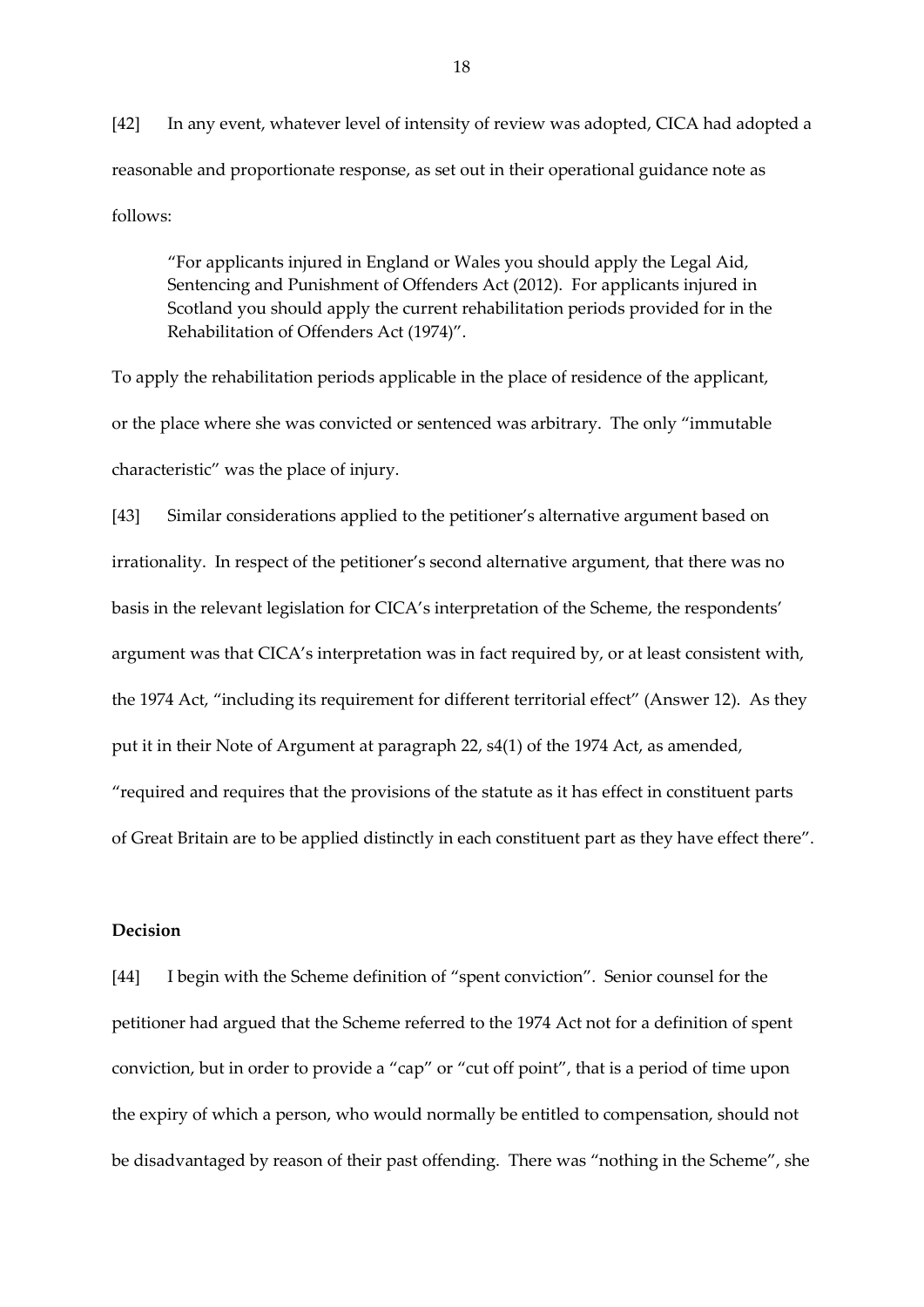said, to prevent CICA taking a lower figure. I reject that argument. Annex D to the Scheme provides that "conviction" has the same meaning as under the 1974 Act, and that the question of whether or not a conviction is "spent" will be "determined" in accordance with that Act. In order to see what this entails, it is necessary to look at the 1974 Act in a little more detail.

[45] Although it is the conviction that becomes "spent" in terms of the 1974 Act, the rehabilitation periods, on the expiry of which a conviction becomes spent, are determined not by the nature of the offence, but by the sentence imposed. In adopting that general structure, and also the rehabilitation periods for particular kinds of sentence, the 1974 Act followed the recommendations of the Gardiner Committee, in its report, *Living it Down.* In broad terms, and leaving aside sentences of cashiering, discharge and dismissal from Her Majesty's Service, there were some sentences, such as a life sentence or a sentence of imprisonment for a term exceeding 30 months, which were excluded from rehabilitation altogether; sentences of imprisonment exceeding 6 months but not exceeding 30 months attracted a rehabilitation period of 10 years; sentences of imprisonment not exceeding 6 months attracted a period of 7 years; and a "fine or any other sentence subject to rehabilitation" attracted a period of 5 years. These periods were halved for offenders under 17. Sentences of detention for young offenders were included in a separate table of tariffs, while subsections 5(3) - 5(8) made provision for relatively short periods of rehabilitation applicable to a whole miscellany of sentences: some of these were specifically English, such as the conditional discharge, or binding over; others were specifically Scottish, such as the requirement to find caution, or orders imposed under specifically Scottish legislation. The Gardiner Committee anticipated that these periods might require to be amended in the light of experience, and this was reflected in s5(11) of the 1974 Act, giving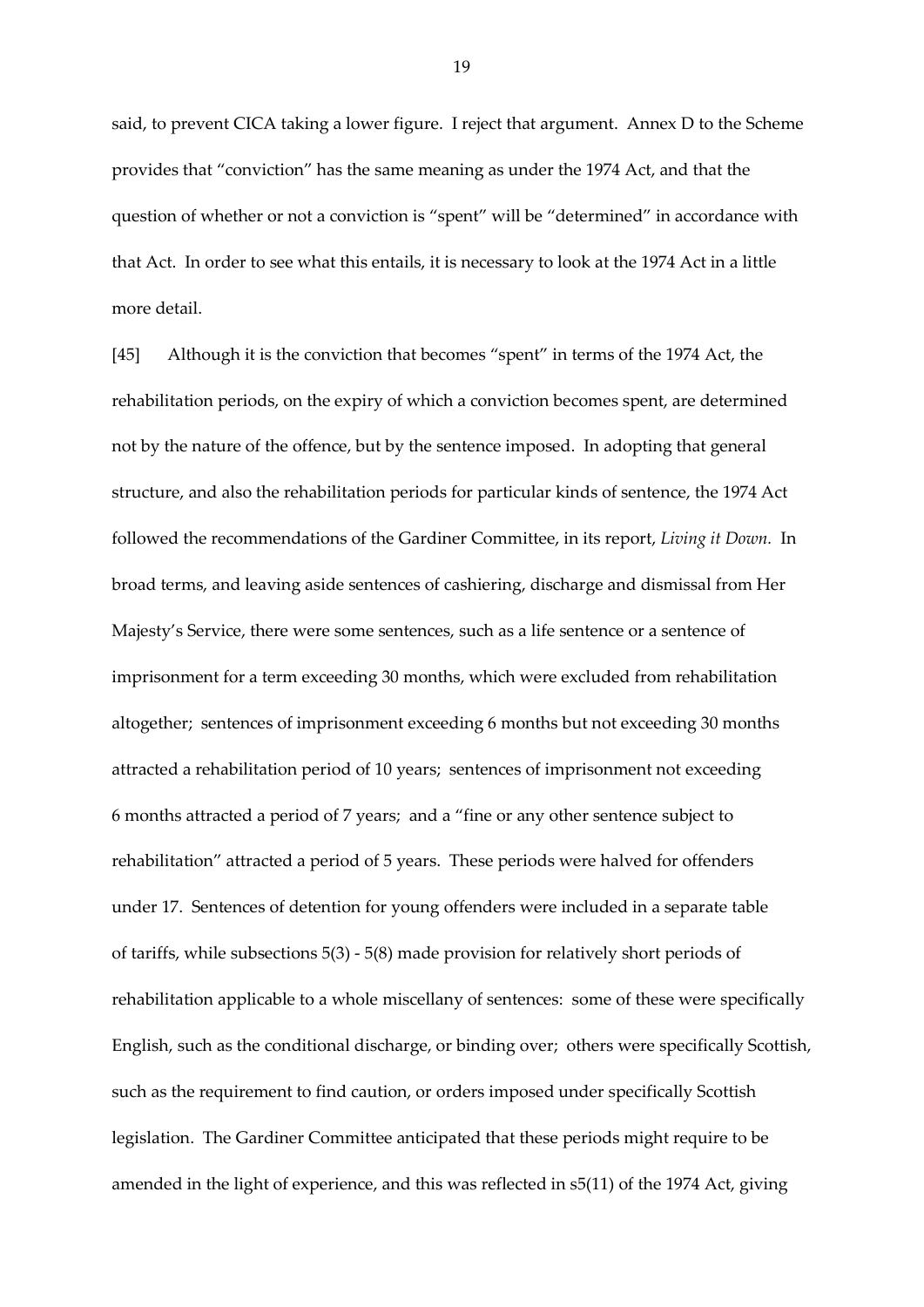the Secretary of State power to substitute different rehabilitation periods. Since devolution, of course, that power has become exercisable by the United Kingdom government for England and Wales, and by the Scottish Government for north of the border.

[46] There was no suggestion in the 1974 Act that the rehabilitation periods specified for particular sentences should apply only in the jurisdiction where the sentence was imposed. The two tables of tariffs for adult and young offenders, respectively, as well as the rehabilitation periods for distinctively Scottish and English sentences, were applicable throughout Great Britain. As a result, it was unnecessary for the 1974 Act to make separate provision for the recognition by courts in England and Wales of sentences imposed by courts in Scotland, or *vice versa*. This may be contrasted with the provisions in respect of convictions imposed by courts outside Great Britain. By virtue of s1(4)(a) of the 1974 Act, references to a "conviction" in the Act included references "to a conviction by or before a court outside Great Britain"; and by virtue of s5(9)(d), a sentence imposed by a court outside Great Britain was to be treated "as a sentence of that one of the descriptions mentioned in [section 5] which most nearly corresponds to the sentence imposed". Such a "domestication" provision was unnecessary so far as the pan-British recognition of the sentences of the British courts was concerned, so long as there was a single code of rehabilitation periods that applied throughout Great Britain.

[47] The situation changed following the enactment of LASPO. Firstly, s1(4)(a) was amended such that, for England and Wales, references to a "conviction" included references to a conviction by or before a court outside England and Wales, and conversely, for Scotland, references to a "conviction" included references to a conviction by or before a court outside Scotland. Secondly, s5 was amended for England and Wales by stripping out any reference to distinctively Scottish sentences from the provisions relating to sentences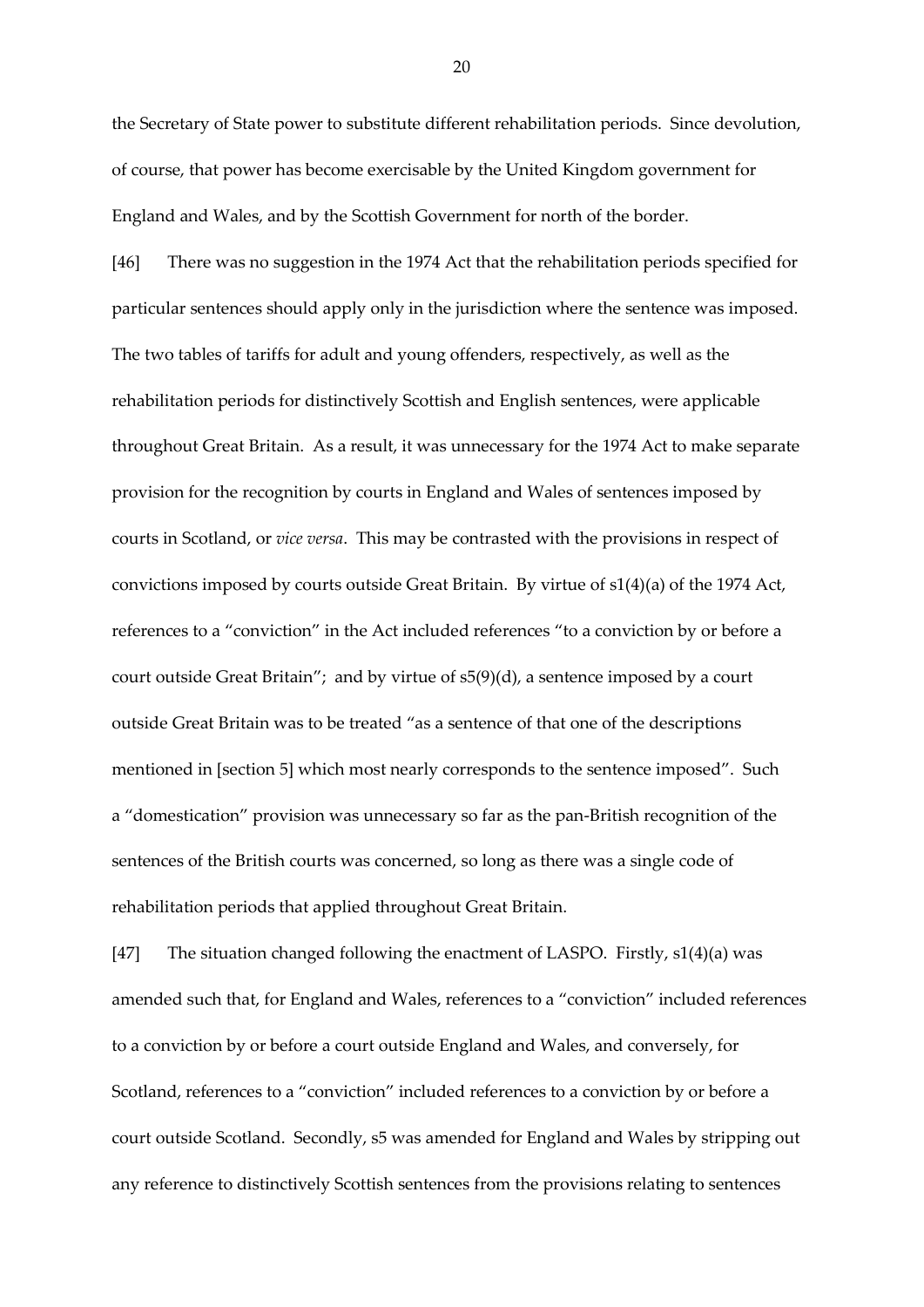subject to rehabilitation, and by enacting s5(7)(f), which provides that, "a sentence imposed by a court outside England and Wales is to be treated as the sentence mentioned in this section to which it most closely corresponds". This was a fundamental conceptual change, since it implied that England and Wales, on the one hand, and Scotland, on the other, were not only separate jurisdictions, but had their own bespoke codes specifying the relevant rehabilitation periods their respective legal systems would apply to particular kinds of sentence.

[48] LASPO made no amendment, corresponding to s5(7)(f), providing for the domestication in Scotland of sentences imposed elsewhere within Great Britain. However, no such amendment was required, since s5, as it applied to Scotland, retained its specific provisions catering for distinctively English sentences. This can be made clear by reference to the community order imposed under s177 of the Criminal Justice Act 2003. Prior to the coming into force of s139 LASPO, s5(4A) of the 1974 Act provided, for the whole of Great Britain, that the rehabilitation period in respect of such an order would be 5 years from the date of conviction. Following the coming into force of s139 LASPO, however, community orders would attract, so far as England and Wales were concerned, the new rehabilitation period of 12 months, beginning with the day on which the order provides that it is to cease to have effect. So far as Scotland was concerned, s5(4A) continued to apply, so that the rehabilitation period in respect of such orders would remain at 5 years from the date of conviction. Community payback orders, so far as Scotland was concerned, continued to fall within the separate 5 year rehabilitation period reserved for "a fine or any other sentence subject to rehabilitation". However, in England and Wales, following the coming into force of s139 LASPO, such orders would be treated by virtue of s5(7)(f) in the same way as community orders, the sentence within s5 to which they most closely correspond.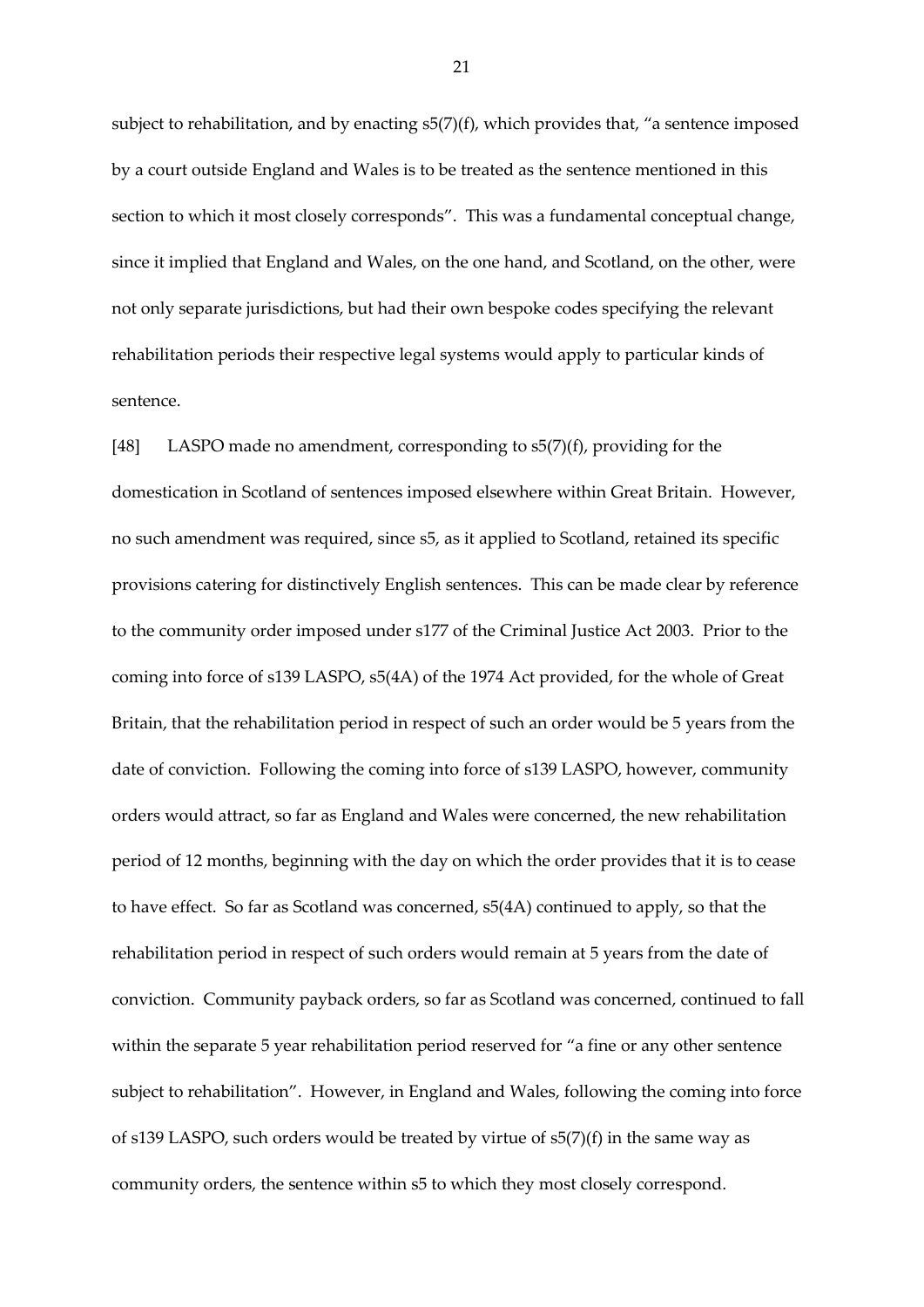[49] The result was that community payback orders would attract a different rehabilitation period in England than they would in Scotland and, conversely, community orders would attract a different rehabilitation period in Scotland than they would in England. There is no conflict here with s4 of the 1974 Act, which provides that a rehabilitated person, or in Scotland a protected person, shall be treated for all purposes in law as never having committed the offence of which they were convicted. It is just that the LASPO reforms ensured that a person might require to be treated as rehabilitated in England, but not in Scotland, and *vice versa*. (The "domestication" in Scotland of sentences imposed elsewhere within Great Britain was eventually provided for by s19 MOOSA, in what is now s5(2F) of the 1974 Act, which came into force on 30 November 2020 (SSI 2020 No 245, Regulation 2.)

[50] I would draw the following conclusions.

[51] Firstly, the drafters of the original scheme for criminal injuries compensation (in 1996), and of every scheme since (in 2001, 2008 and now 2012), have grafted the definition of what amounts to a "spent conviction", for the purposes of criminal injuries compensation, on to the definition provided in the 1974 Act. Certainly, the relevance of any spent conviction for the purposes of criminal injuries compensation has changed over the years: in the pre-2012 versions of the Scheme, a spent conviction could not be taken into account by a claims officer in his discretionary decision to withhold payment on the ground of the applicant's character; by contrast, in the (2012) Scheme, a conviction which is not spent operates as an outright bar to eligibility. But in every scheme for criminal compensation, the question of what amounts to a spent conviction has been indexed to whatever definition may be provided from time to time by the 1974 Act, and in particular to the rehabilitation periods that might be fixed from time to time for different parts of Great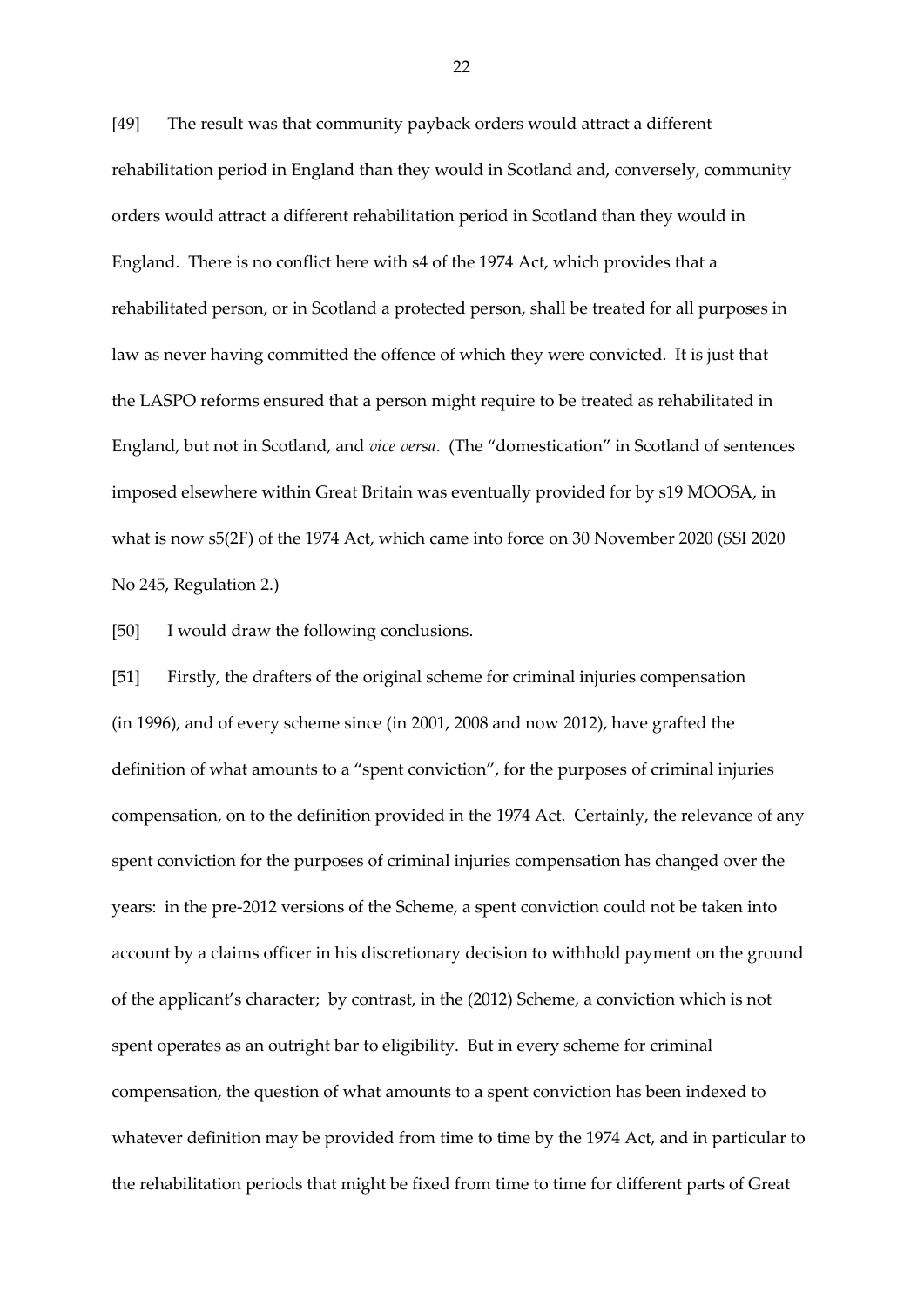Britain for particular types of sentence. In any event, as the respondents pointed out, Parliament gave its approval to the Scheme, having already made the amendments to the 1974 Act that gave rise to the differential application of the Scheme within Great Britain as regards community orders and community payback orders.

[52] Secondly, the drafters of the Scheme and its predecessors may be regarded as having had a choice. They could have adopted a bespoke definition of "spent convictions" for use exclusively in the context of criminal injuries compensation. That might have had the advantage that there would be no difference in treatment among applicants for compensation wherever they resided in Great Britain. But in choosing to refer all questions of whether a conviction was spent to whatever definition of spent conviction might from time to time be provided in the 1974 Act, the drafters ensured that the question of what amounts to a spent conviction in the field of criminal injuries compensation would be consistent with the rehabilitation of offenders in every other context to which the 1974 Act applies. No doubt the 1974 Act might give rise to a difference in treatment of spent convictions by different jurisdictions within Great Britain. But equally a bespoke definition of spent convictions specific to criminal injuries compensation would become uncoupled from every other context in which rehabilitation is provided for by the 1974 Act. Offenders would become rehabilitated for some purposes and unrehabilitated for others. Senior counsel for the petitioner advanced no criticism of the Scheme on the ground that the drafters made the wrong choice in this regard.

[53] Thirdly, the respondents' focus on the word "opprobrium" may have been something of a distraction. They said that the question of whether a conviction was spent should be determined by the rules applicable in the place where the offence against the applicant occurred. That approach, they said, both accommodated and required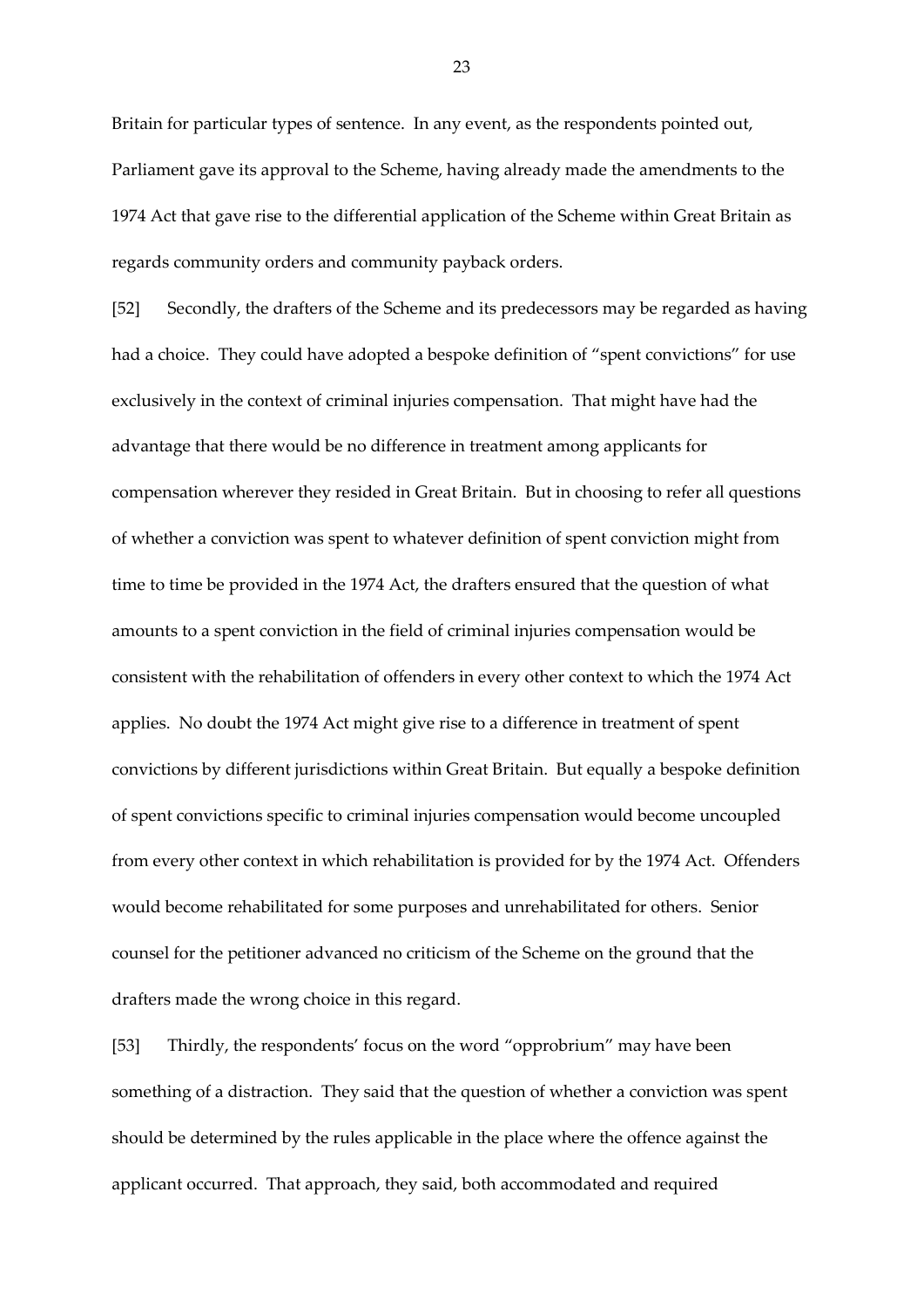consideration of the "different degrees of opprobrium attached to offending in different parts of Great Britain when assessing qualification for compensation". As a result, they may have made themselves vulnerable to the criticism, advanced by the petitioner, that there was no evidence for any differences in the degree of opprobrium that people in Great Britain might attach to offending. In my opinion, however, ensuring consistency between, on the one hand, rehabilitation for the purposes of criminal injuries compensation and, on the other, rehabilitation in general under the 1974 Act is a desirable legislative objective in itself. This is so regardless of any feelings of opprobrium that anyone anywhere might have in relation to any particular type of offending.

[54] Fourthly, there is the problem of whose law determines which rehabilitation period applies: the law where the applicant offended or the law where the injury occurred? This problem did not exist, or at least remained hidden, while there was a single code of rehabilitation periods applicable throughout Great Britain. In that situation, it may have seemed as if the rehabilitation period would simply be the period applicable in the place where the sentence was imposed. But it is now clear that the 1974 Act provides for different rehabilitation periods depending on whether that Act is being applied in England and Wales or in Scotland.

[55] Fifthly, although the Scheme is administered by CICA throughout Great Britain, it must do so in accordance with the local law. So, for example, the question of whether a crime has been committed in Scotland, in respect of which compensation may be claimed, must be determined according to the law of Scotland. In that situation, the differential territorial application of the 1974 Act suggests that the question of whether the applicant has any spent convictions should also be determined by Scots law. The respondents argued that the determination of that question by reference to the law of the place where the crime, in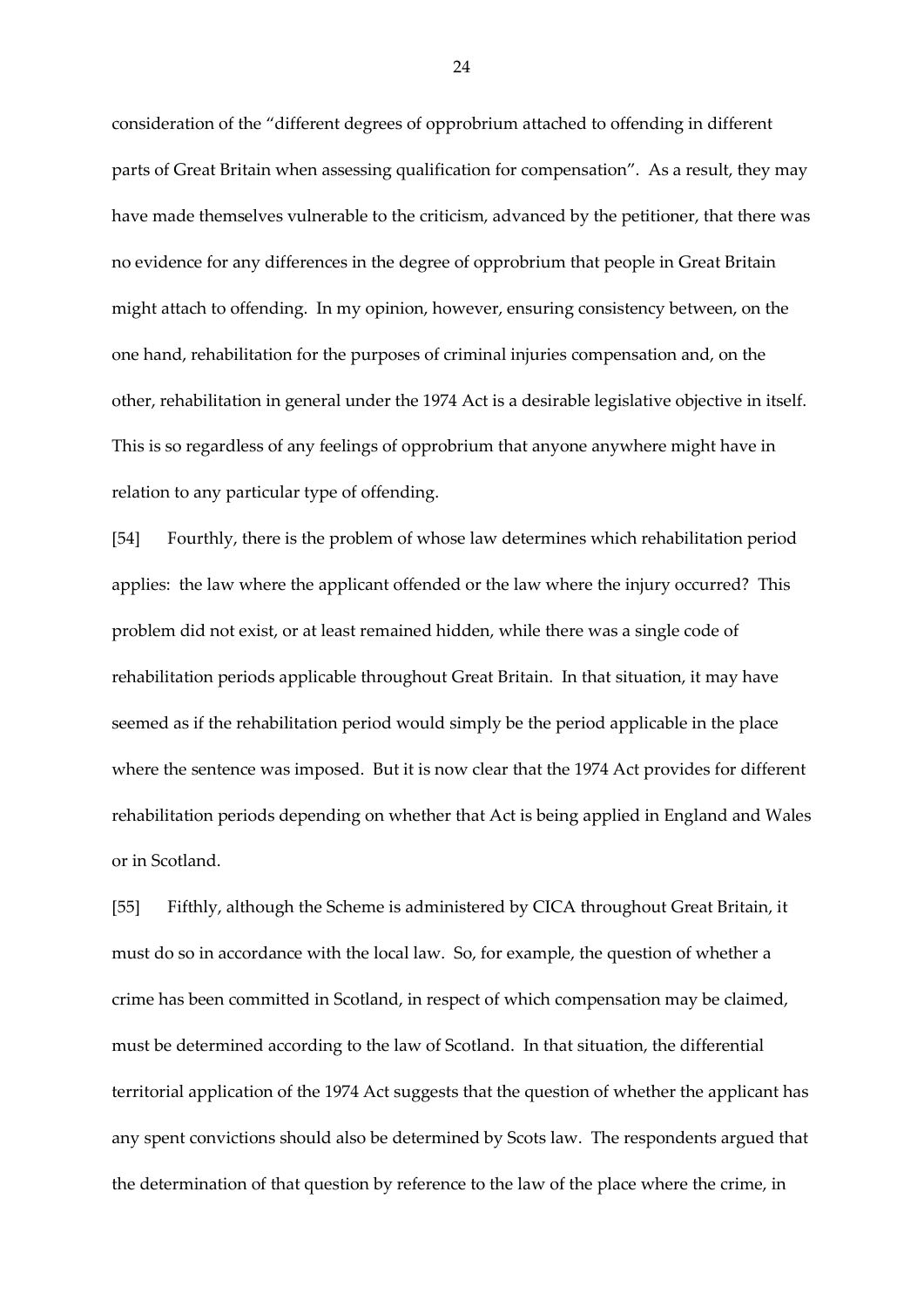respect of which compensation is claimed, was committed, has the merit that it relates the economic and social aspects of the compensation payment to the place where the harm occurred. That may well be the case, but I would prefer to say that it is justified because it ensures that victims of crime seeking compensation in that jurisdiction will be treated in the same way.

[56] I would therefore apply the *Bank Mellat* test as follows. (1) Insofar as those applying for criminal injuries compensation, who are themselves offenders, are treated differentially on the ground of their residence, such differential treatment is justified in order to achieve consistency between rehabilitation for the purposes of criminal injuries compensation and rehabilitation generally under the 1974 Act. (2) The determination of whether or not an applicant's conviction is spent according to the rehabilitation period applicable in the place where injury occurred, clearly has a rational connection to that objective. It is either required by the 1974 Act, or it is at least consistent with that Act, and it has the merit that it does not discriminate among victims of crime seeking compensation in any particular jurisdiction. (3) I was not invited to consider any less intrusive measure that could have been used without unacceptably compromising the achievement of that objective. Senior counsel did not seek to argue, no doubt having regard to the Supreme Court's decision in *A and B,* that the drafters of the Scheme should have retained the old rule that allowed the claims officer to withhold or reduce an award if it is appropriate to do so on the basis of the applicant's character as shown by her previous unspent convictions. In any event, such a rule would not have addressed what the petitioner regards as the mischief, namely, differential treatment based on residence. Nor was it suggested that the Scottish Parliament should have copied the Westminster Parliament's provisions in LASPO for England and Wales, or that the Westminster Parliament should have retained for England and Wales the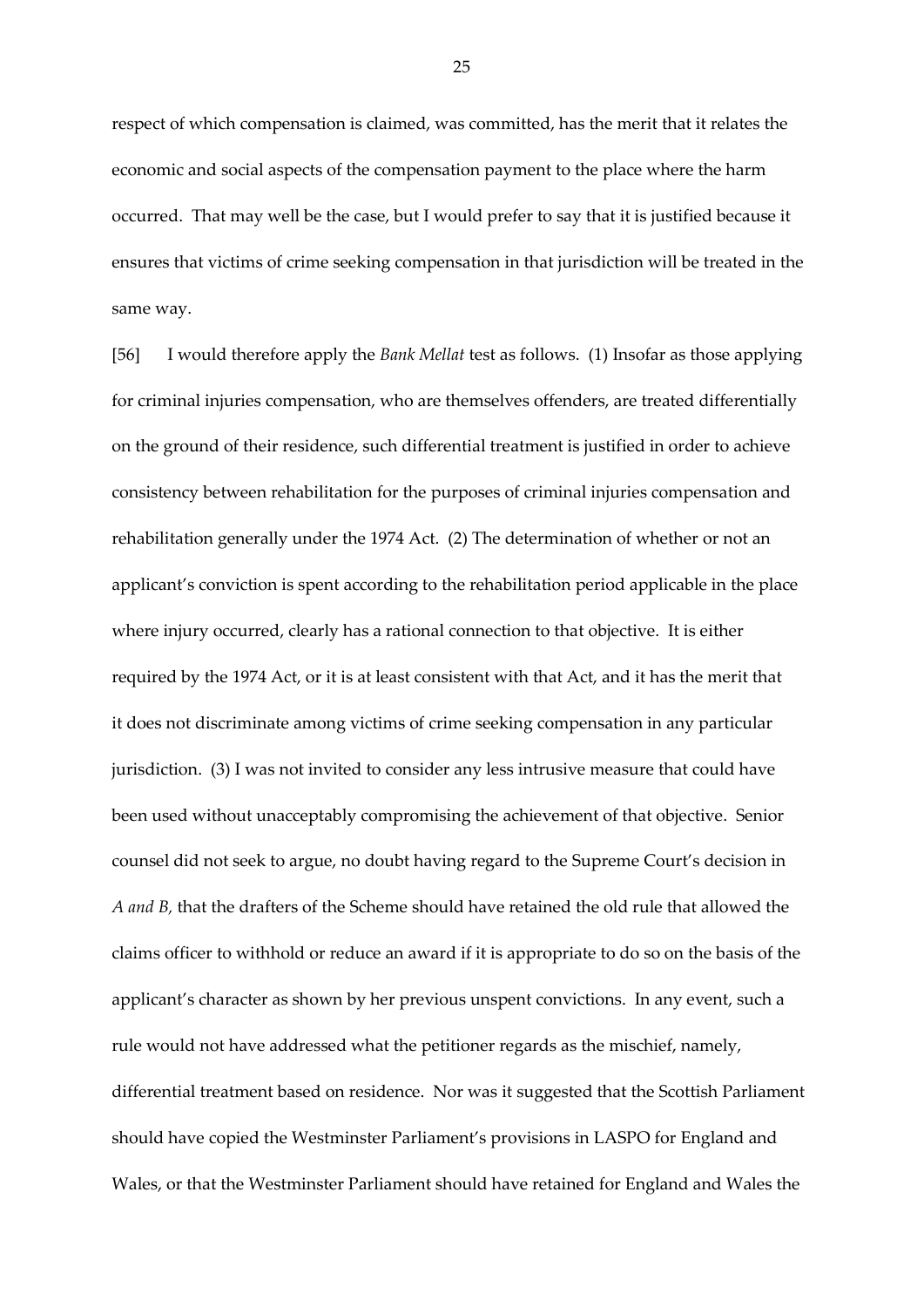5 year rehabilitation period for community orders. (4) The objective I have identified outweighs, in my opinion, any difference in treatment that might indirectly arise from the decision to determine whether or not an applicant's conviction is spent according to the rehabilitation period applicable in the place where injury occurred.

[57] I have therefore concluded that any difference in treatment on the ground of residence is justified. I would have reached that conclusion regardless of whatever level of intensity should properly be applied. However, I would add that, in any event, in my view, it is the "manifestly without reasonable foundation" test that should apply. I say that for the following reasons. The Scheme operates in the field of social welfare policy where the courts should be slow to substitute their view for that of the decision-maker. Whether and to what extent the state should pay compensation to victims of crimes who have themselves offended is a question of political judgment in relation to the allocation of scarce resources (*A and B,* paragraph 83). Parliament approved the Scheme after LASPO had enacted the changes to the 1974 Act that resulted in a differential territorial treatment of community orders and community payback orders. And finally, since the basis for the difference in treatment relates only to the residence of the petitioner, it cannot be said to affect her core personal characteristics, where discrimination would be particularly difficult to justify. It may well be true, as Lord Simon said in *Ealing LBC* v *Race Relations Board* [1972] AC 342 (at p364A-B, in a passage cited with approval by Lord Marnoch in *Souster*)*,* that "[t]o discriminate against Englishmen, Scots or Welsh as such would … be to discriminate against them on grounds of their national origin". However discrimination on grounds of residence is not discrimination on grounds of national origin "as such". Nationality and residence are separate characteristics, and the relationship between them was not further explored in argument.